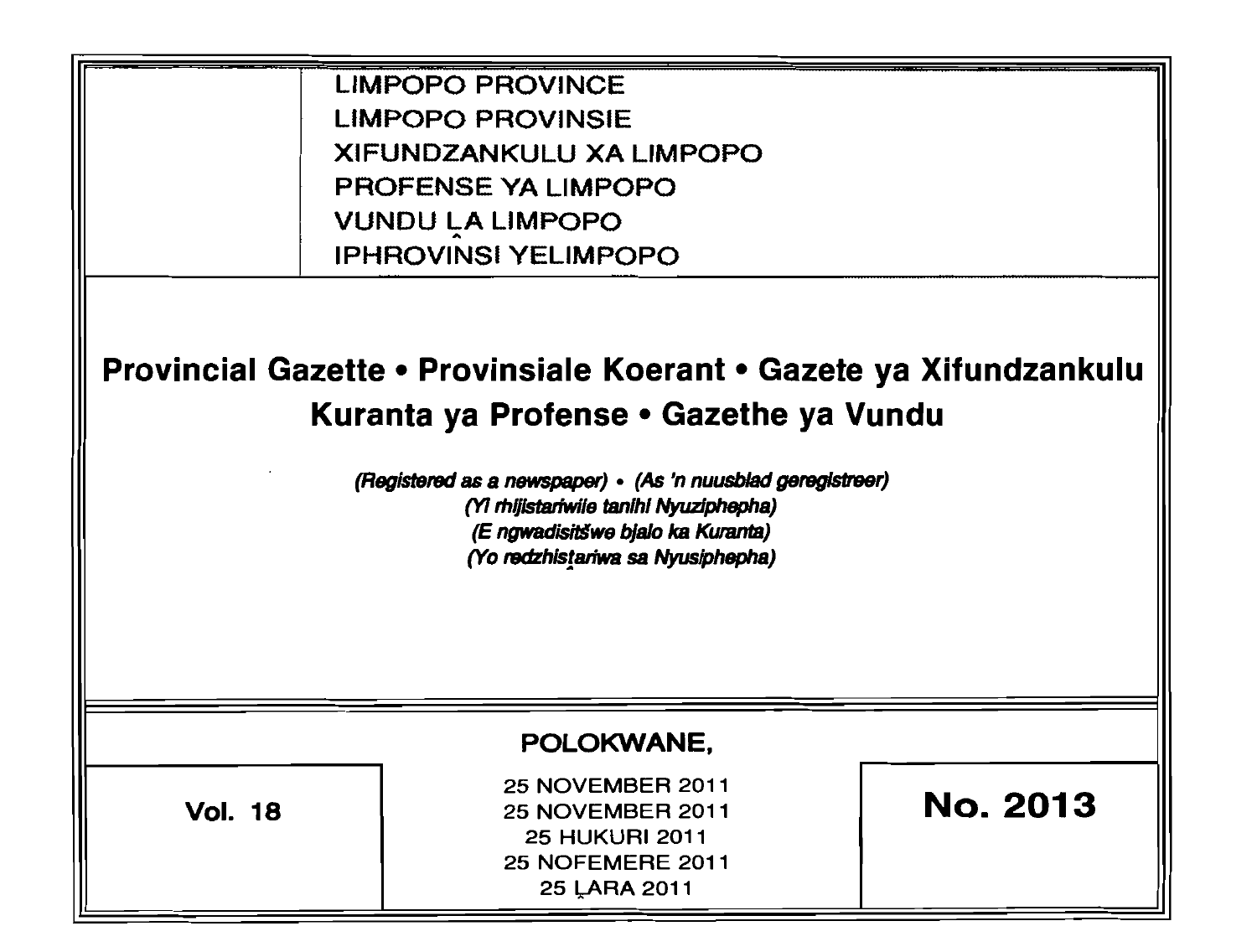# IMPORTANT NOTICE

The Government Printing Works will not be held responsible for faxed documents not received due to errors on the fax machine or faxes received which are unclear or incomplete. Please be advised that an "OK" slip. received from a fax machine, will not be accepted as proof that documents were received by the GPW for printing. If documents are faxed to the GPW it will be the sender's responsibility to phone and confirm that the documents were received in good order.

Furthermore the Government Printing Works will also not be held responsible for cancellations and amendments which have not been done on original documents received from clients.

# **CONTENTS • INHOUD**

| No.        |                                                                                                                                                                                      | Page<br>No. | Gazette<br>No. |
|------------|--------------------------------------------------------------------------------------------------------------------------------------------------------------------------------------|-------------|----------------|
|            | <b>GENERAL NOTICES • ALGEMENE KENNISGEWINGS</b>                                                                                                                                      |             |                |
| 367        | Town-planning and Townships Ordinance (15/1986): Polokwane/Perskebult Amendment Scheme 286                                                                                           | 9           | 2013           |
| 367        | Ordonnansie op Dorpsbeplanning en Dorpe (15/1986): Polokwane/Perskebult-wysigingskema 286                                                                                            | 9           | 2013           |
| 368        | Town-planning and Townships Ordinance (15/1986): Modimolle Local Municipality Amendment Scheme 243                                                                                   | 9           | 2013           |
| 368        | Ordonnansie op Dorpsbeplanning en Dorpe (15/1986): Modimolle Plaaslike Munisipaliteit-wysigingskema 243                                                                              | 10          | 2013           |
| 369        | Town-planning and Townships Ordinance (15/1986): Modimolle Local Municipality Amendment Scheme 245                                                                                   | 10          | 2013.          |
| 369        | Ordonnansie op Dorpsbeplanning en Dorpe (15/1986): Modimolle Plaaslike Munisipaliteit-wysigingskema 245                                                                              | 10          | 2013           |
| 370        |                                                                                                                                                                                      | 11          | 2013           |
| 370<br>371 | Town-planning and Townships Ordinance (15/1986): Establishment of township: Leseding Extension 6                                                                                     | 11<br>12    | 2013<br>2013   |
| 371        | Ordonnansie op Dorpsbeplanning en Dorpe (15/1986): Stigting van dorp: Leseding-uitbreiding 6                                                                                         | 12          | 2013           |
| 372        |                                                                                                                                                                                      | 12          | 2013           |
| 373        |                                                                                                                                                                                      | 13          | 2013           |
| 373        | Wet op Opheffing van Beperkings, 1967: Opheffing van titelvoorwaardes: Erf 1737, Phalaborwa-uitbreiding 4                                                                            | 13          | 2013           |
| 374        |                                                                                                                                                                                      | 14          | 2013           |
| 374        |                                                                                                                                                                                      | 14          | 2013           |
| 375        | Town-planning and Townships Ordinance (15/1986): Phalaborwa Land Use Management Scheme 2009: Amendment                                                                               |             |                |
|            |                                                                                                                                                                                      | 14          | 2013           |
| 375        | Ordonnansie op Dorpsbeplanning en Dorpe (15/1986): Phalaborwa Grondgebruikskema 2009: Wysigingskema 8                                                                                | 15          | 2013           |
| 376        |                                                                                                                                                                                      | 15          | 2013           |
| 376        |                                                                                                                                                                                      | 15          | 2013           |
| 377        |                                                                                                                                                                                      | 16          | 2013           |
| 377        |                                                                                                                                                                                      | 16          | 2013           |
| 378        |                                                                                                                                                                                      | 16          | 2013           |
| 378        |                                                                                                                                                                                      | 16          | 2013           |
| 379<br>379 | Town-planning and Townships Ordinance (15/1986): Mookgophong Amendment Scheme 64                                                                                                     | 17<br>17    | 2013<br>2013   |
|            |                                                                                                                                                                                      |             |                |
| 380<br>380 | Town-planning and Townships Ordinance (15/1986): Makhado Amendment Schemes 28 and 29, etc<br>Ordonnansie of Dorpsbeplanning en Dorpe (15/1986): Makhado-wysigingskemas 28 en 29, ens | 18<br>18    | 2013<br>2013   |
| 381        |                                                                                                                                                                                      | 19          | 2013           |
| 381        |                                                                                                                                                                                      | 19          | 2013           |
| 382        | Removal of Restrictions Act (84/1967): Removal of conditions: Portions 138 and 143, farm Piet Potgietersrus                                                                          | 20          | 2013           |
| 382        | Wet op Opheffing van Beperkings (84/1967): Opheffing van voorwaardes: Gedeeltes 138 en 143, plaas                                                                                    | 20          | 2013           |
| 383        |                                                                                                                                                                                      | 20          | 2013           |
|            |                                                                                                                                                                                      | 21          | 2013           |
| 384        | Upgrading of Land Tenure Rights Act (112/1991): Declaration of a town to be a formalised town: Dwarsloop-A                                                                           | 21          | 2013           |
| 384        | Opgradering van Grondbesitregte (112/1991): Verklaring van 'n dorp om 'n formele dorp te wees: Dwarsloop-A                                                                           | 21          | 2013           |
| પ્385      | Upgrading of Land Tenure Rights Act (112/1991): Declaration of a town to be a formalised town: Maviljan-A                                                                            | 22          | 2013           |
| 385        | Opgradering van Grondbesitregte (112/1991): Verklaring van 'n dorp om 'n formele dorp te wees: Maviljan-A                                                                            | 22          | 2013           |
| 386        | Limpopo Gambling Act (4/1996): Limpopo Gambling Board: Application for a site operator's licence: Capricorn                                                                          |             |                |
|            |                                                                                                                                                                                      | 23          | 2013           |
| 387        |                                                                                                                                                                                      | 25          | 2013           |

388 do.: do.: do.: Vhembe District ............................. , ........................................................................................................ .. 26 2013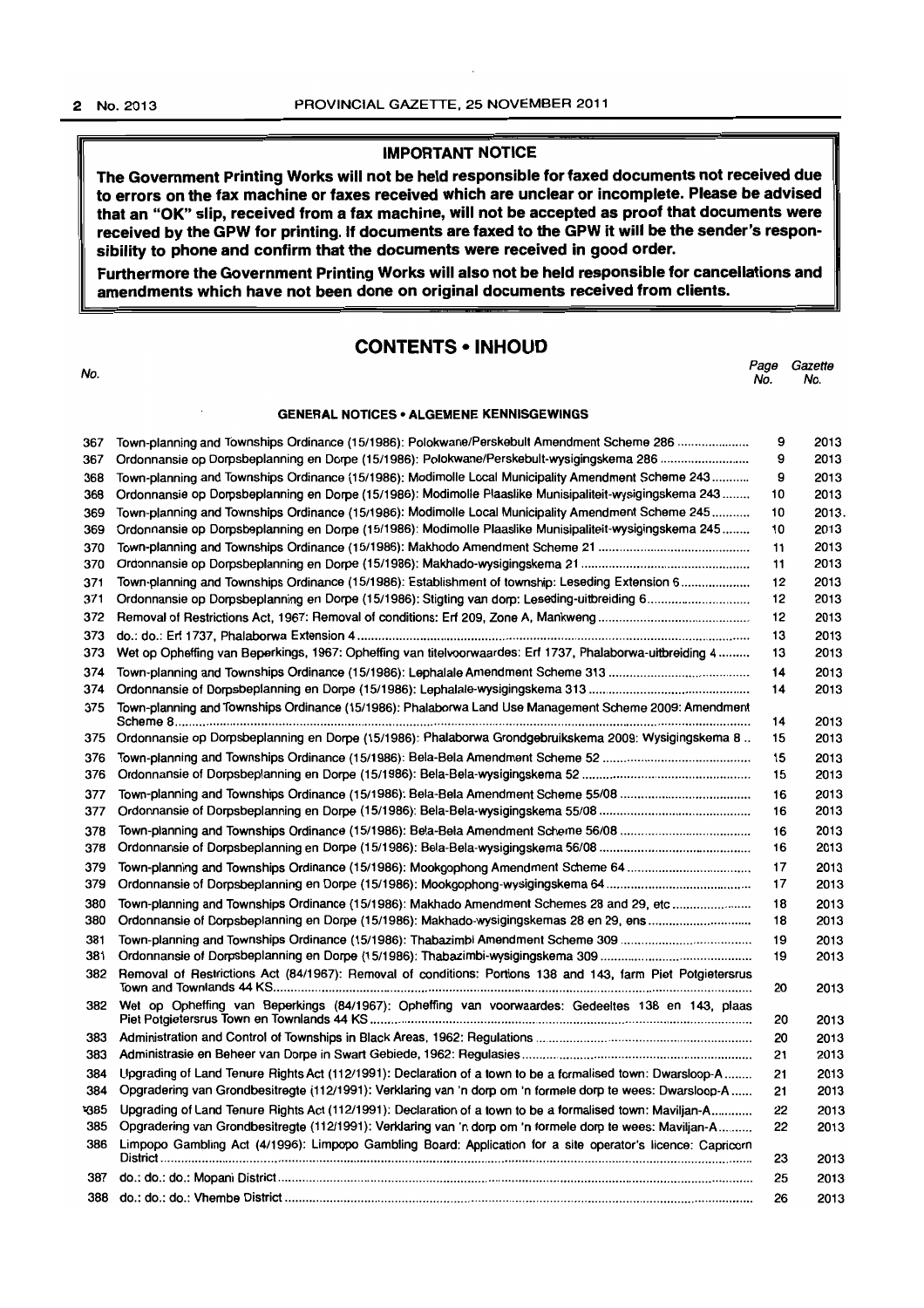PROVINCIAL GAZETTE, 25 NOVEMBER 2011 No. 2013 3

| No. |                                                                                                                 | rage<br>No. | Gazette<br>No. |
|-----|-----------------------------------------------------------------------------------------------------------------|-------------|----------------|
| 389 |                                                                                                                 | 27          | 2013           |
| 390 |                                                                                                                 | 22          | 2013           |
|     | <b>LOCAL AUTHORITY NOTICES • PLAASLIKE BESTUURSKENNISGEWINGS</b>                                                |             |                |
| 336 | Town-planning and Townships Ordinance (15/1986): Polokwane/Perskebult Amendment Scheme 282                      | 28          | 2013           |
| 336 | Ordonnansie op Dorpsbeplanning en Dorpe (15/1986): Polokwane/Perskebult-wysigingskema 282                       | 28          | 2010           |
| 342 | Town-planning and Townships Ordinance (15/1986): Modimolle Local Municipality: Modimolle Amendment Schemes      | 29          | 2013           |
| 342 | Ordonnansie of Dorpsbeplanning en Dorpe (15/1986): Modimolle Plaaslike Munisipaliteit: Modimolle-wysiging-      | 29          | 2013           |
| 343 | Division of Land Ordinance (20/1986): Bela-Bela Local Municipality: Division of land: Portion 53, farm Bospoort | 30          | 2013           |
| 343 | Ordonnansie op die Verdeling van Grond (20/1986): Bela-Bela Plaaslike Munisipaliteit: Verdeling van grond:      | 30          | 2013           |

 $\ddot{\phantom{0}}$ 

×.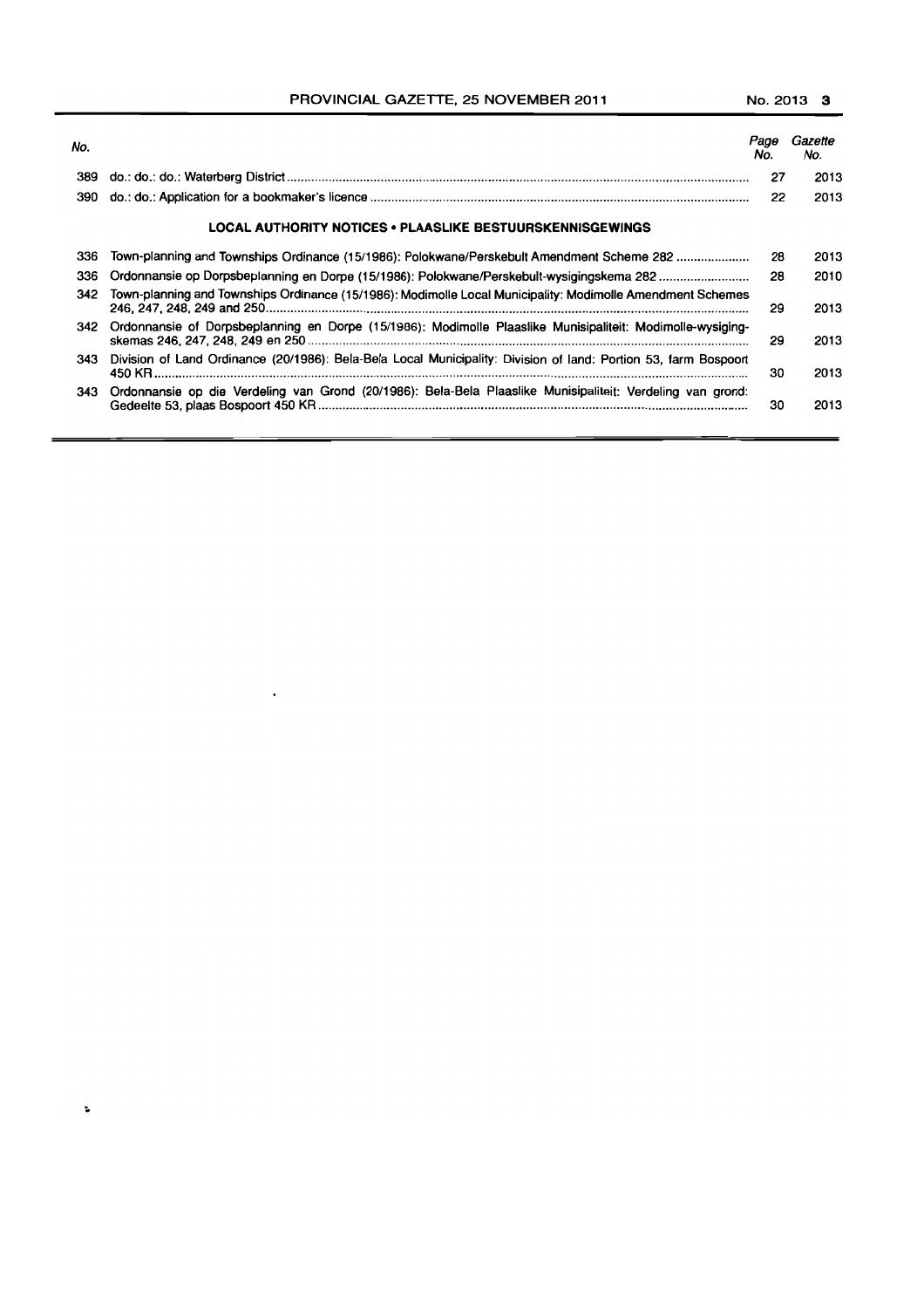# IMPORTANT NOTICE

# The

# **Limpopo Provincial Gazette** Function

will be transferred to the

# **Government Printer** in Pretoria

as from 1 November 2004

# NEW PARTICULARS ARE AS FOLLOWS:

# Physical address:

Government Printing Works 149 Bosman Street Pretoria

# Postal address:

Private Bag X85 Pretoria 0001

# New contact person: Vino Thaver Tel.: (012) 334-4687

Fax number: (012) 323-8805

E-mail address: vino.thaver@gpw.gov.za

# Contact person for subscribers:

Mrs J. Wehmeyer Tel.: (012) 334-4753 Fax.: (012) 323-9574

This phase-in period is to commence from 15 October 2004 (suggest date of advert) and notice comes into operation as from 1 November 2004.

Subscribers and all other stakeholders are advised to send their advertisements directly to the Government Printing Works, two weeks before the 1 st November 2004.

> In future, adverts have to be paid in advance before being published in the Gazette.

Advertising Manager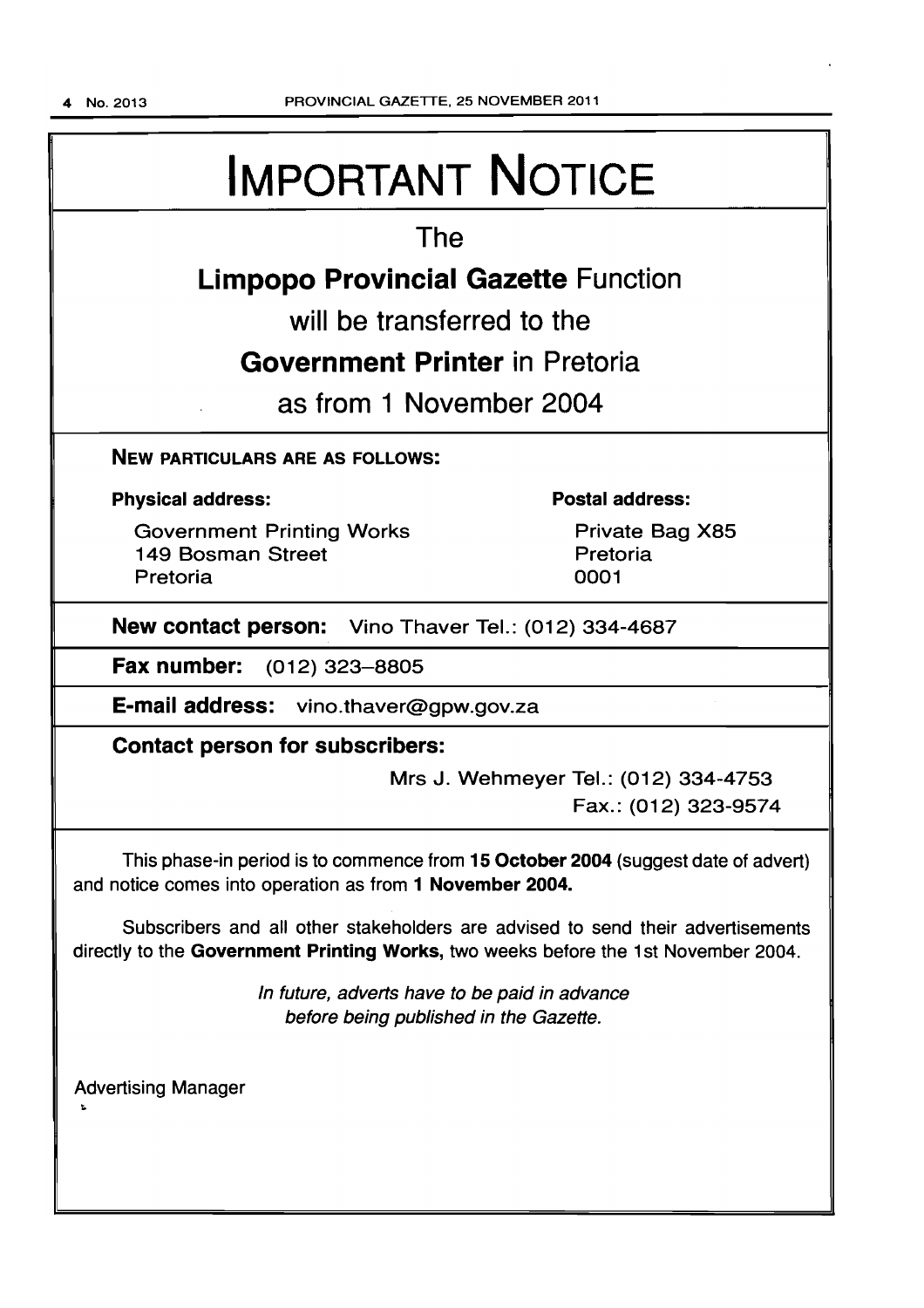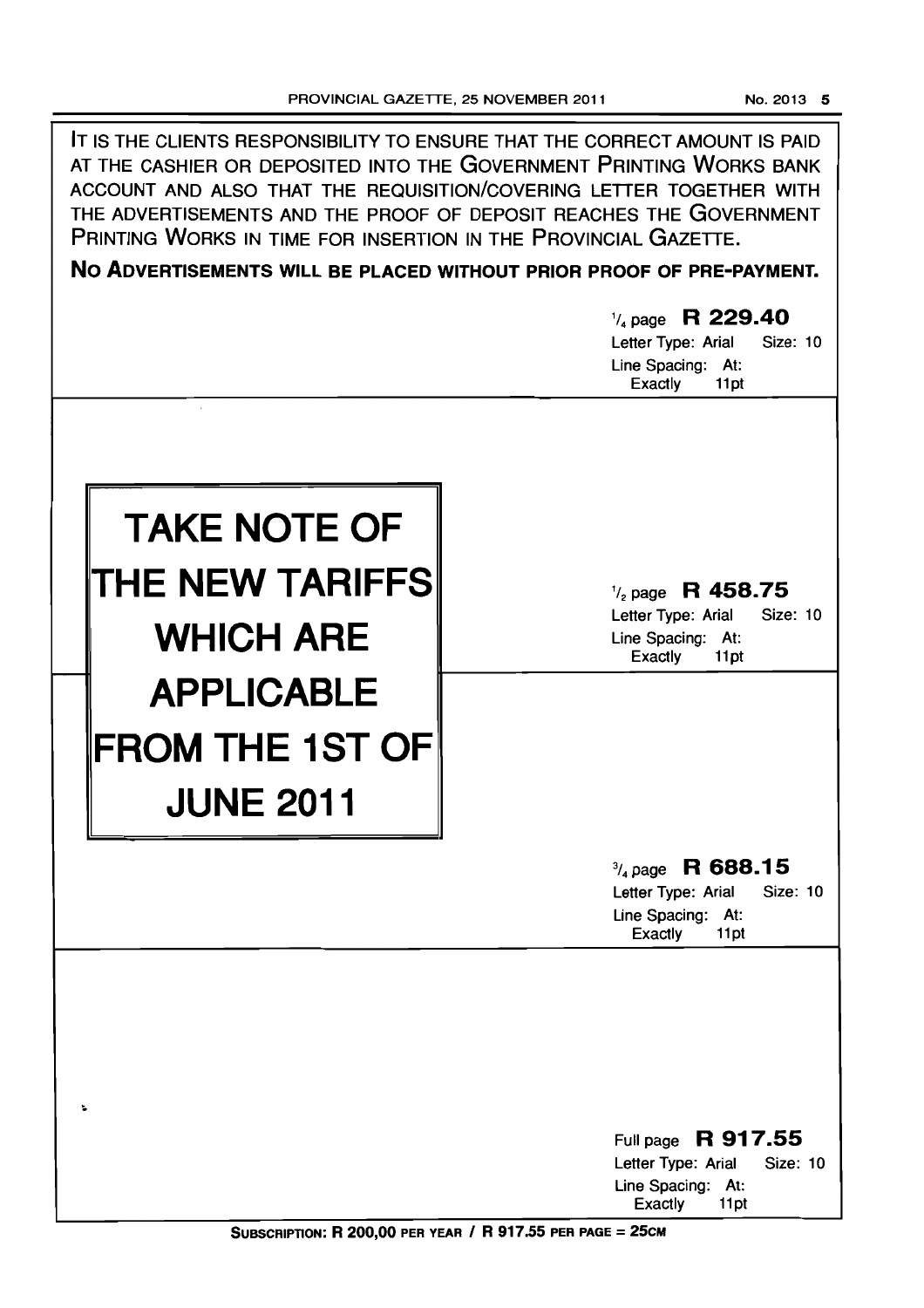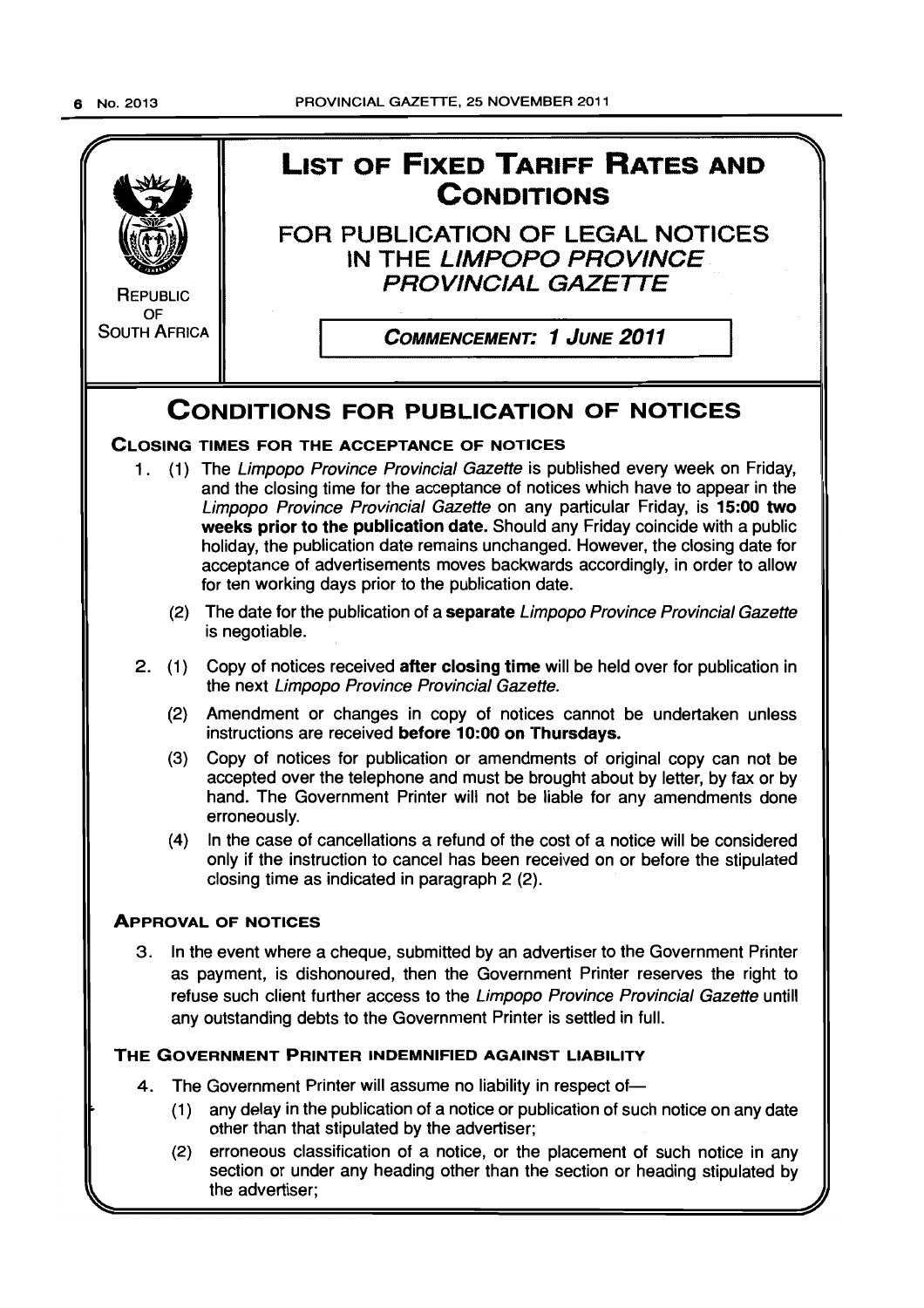(3) any editing, revision, omission, typographical errors or errors resulting from faint or indistinct copy.

# LIABILITY OF ADVERTISER

5. Advertisers will be held liable for any compensation and costs arising from any action which may be instituted against the Government Printer in consequence of the publication of any notice.

# **COPY**

- 6. Copy of notices must be typed on one side of the paper only and may not constitute part of any covering letter or document.
- 7. At the top of any copy, and set well apart from the notice, the following must be stated:

Where applicable

- (1) The heading under which the notice is to appear.
- (2) The cost of publication applicable to the notice, in accordance with the "Word Count Table".

# PAYMENT OF COST

- 9. With effect from 1 NOVEMBER 2004 no notice will be accepted for publication unless the cost of the insertion(s) is prepaid in CASH or by CHEQUE or POSTAL ORDERS. It can be arranged that money can be paid into the banking account of the Government Printer, in which case the deposit slip accompanies the advertisement before publication thereof.
- 10. (1) The cost of a notice must be calculated by the advertiser in accordance with the word count table.
	- (2) Where there is any doubt about the cost of publication of a notice, and in the case of copy, an enquiry, accompanied by the relevant copy, should be addressed to the Advertising Section, Government Printing Works, Private Bag X85, Pretoria, 0001 [Fax: (012) 323-8805], before publication.
- 11 . Overpayment resulting from miscalculation on the part of the advertiser of the cost of publication of a notice will not be refunded, unless the advertiser furnishes adequate reasons why such miscalculation occurred. In the event of underpayments, the difference will be recovered from the advertiser, and the notice(s) will not be published until such time as the full cost of such publication has been duly paid in cash or by cheque or postal orders, or into the banking account.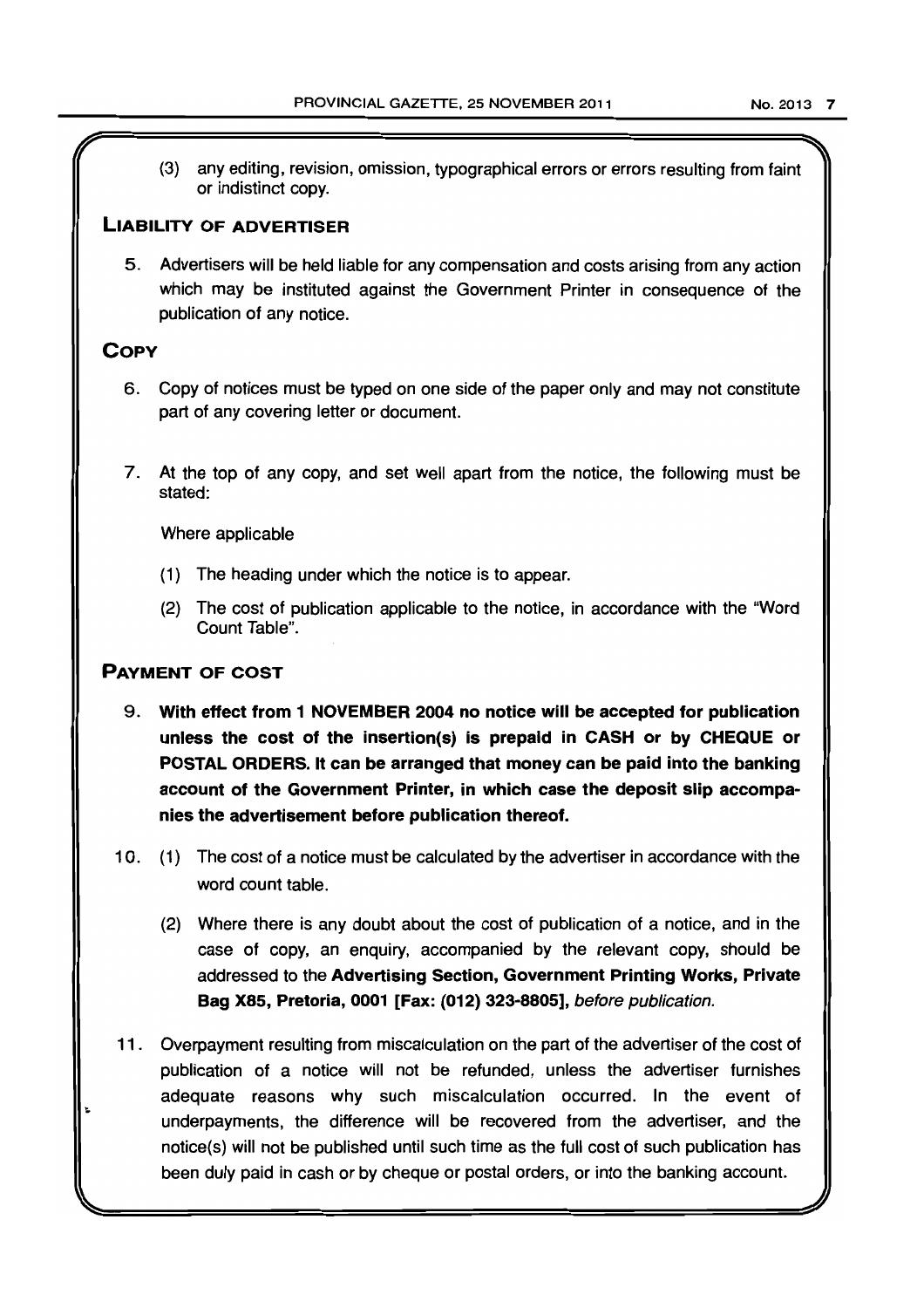12. In the event of a notice being cancelled, a refund will be made only if no cost regarding the placing of the notice has been incurred by the Government Printing Works.

 $\mathcal{L}$   $\mathcal{L}$   $\mathcal{L}$   $\mathcal{L}$   $\mathcal{L}$   $\mathcal{L}$   $\mathcal{L}$   $\mathcal{L}$   $\mathcal{L}$   $\mathcal{L}$   $\mathcal{L}$   $\mathcal{L}$   $\mathcal{L}$   $\mathcal{L}$   $\mathcal{L}$   $\mathcal{L}$   $\mathcal{L}$   $\mathcal{L}$   $\mathcal{L}$   $\mathcal{L}$   $\mathcal{L}$   $\mathcal{L}$   $\mathcal{L}$   $\mathcal{L}$   $\mathcal{$ 

13. The Government Printer reserves the right to levy an additional charge in cases where notices, the cost of which has been calculated in accordance with the Word Count Table, are subsequently found to be excessively lengthy or to contain overmuch or complicated tabulation.

# PROOF OF PUBLICATION

14. Copies of the Limpopo Province Provincial Gazette which may be required as proof of publication, may be ordered from the Government Printer at the ruling price. The Government Printer will assume no liability for any failure to post such Limpopo Province Provincial Gazette(s) or for any delay in despatching it/them.

# **GOVERNMENT PRINTERS BANK ACCOUNT PARTICULARS**

Bank:

ABSA

BOSMAN STREET

Account No.: 4057114016

Branch code: 632005

Reference No.: 00000049

Fax No.: (012) 323 8805

# Enquiries:

| Mrs. L. Fourie    | Tel.: (012) 334-4686 |
|-------------------|----------------------|
| Mrs. H. Wolmarans | Tel.: (012) 334-4591 |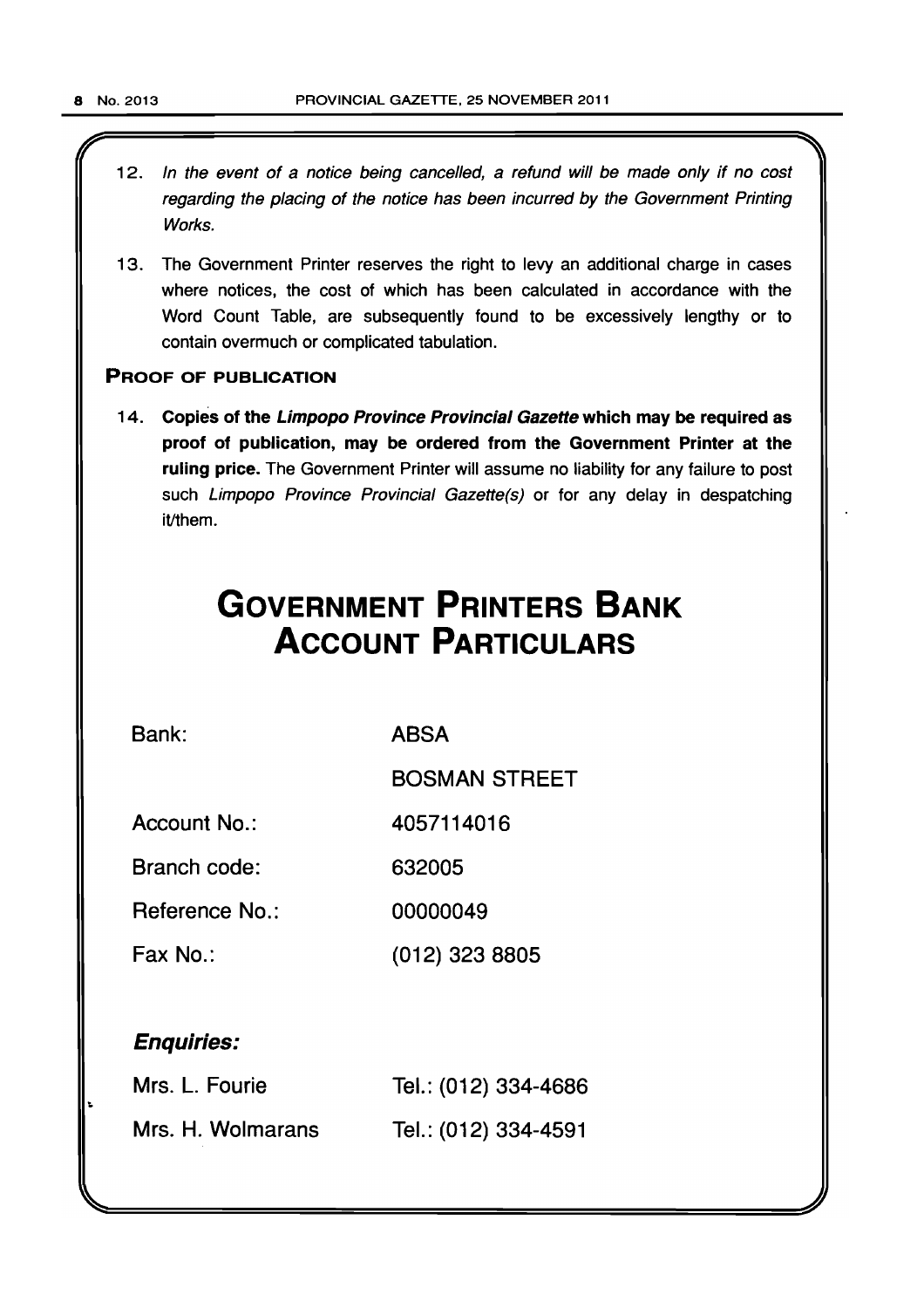# **GENERAL NOTICES • ALGEMENE KENNISGEWINGS**

#### **GENERAL NOTICE 367 OF 2011**

#### **POLOKWANEIPERSKEBULT AMENDMENT SCHEME 286**

NOTICE OF APPLICATION FOR THE AMENDMENT OF THE POLOKWANEJPERSKEBULT TOWN-PLANNING SCHEME, 2007, IN TERMS OF SECTION 56 (1) (b) (i) AND (ii) OF THE TOWN-PLANNING AND TOWNSHIPS ORDINANCE, 1986 (ORDINANCE 15 OF 1986)

I, Hannes Lerm & Associates, being the authorized agent of the owner of the ert mentioned below, hereby gives notice in terms of section 56 (1) (b) (il and (ii) of the Town-planning and Townships Ordinance, 1986 (Ordinance 15 of 1986), that I have applied to the Polokwane Municipality for the amendment of the town-planning scheme known as the Polokwane/Perskebult Town-planning Scheme, 2007, by the rezoning of Portion 5 of Ert 112, Pietersburg Township, Registration Division LS, Limpopo Province, situated at 18 Landdros Mare Street, from "Business 4" to "Business 2".

Particulars of the application will lie for inspection during normal office hours at the office of the Manager: Spatial Planning and Land Use Management, First Floor, West Wing, Civic Centre, Landdros Mare Street, Polokwane, for the period of 28 days from 18 November 2011.

Objections to or representations in respect of the application must be lodged with or made in writing to the Municipal Manager, at the above address or at PO Box 111, Polokwane, 0700, within a period of 28 days from 18 November 2011.

Address of agent: Hannes Lerm and Associates, PO Box 2231, 9 Rhodesdrift Street, Polokwane, 0700, Tel: (015) 296-0851. Cell: 082 856 5805. . **-.** 

# **ALGEMENE KENNISGEWING 367 VAN 2011**

#### **POLOKWANEIPERSKEBULT-WYSIGINGSKEMA 286**

KENNISGEWING VAN AANSOEK VIR DIE WYSIGING VAN DIE POLOKWANE/PERSKEBULT-DORPSBEPLANNINGSKEMA, 2007, INGEVOLGE ARTIKEL 56 (1) (b) (i) EN (ii) VAN DIE ORDONNANSIE OP DORPSBEPLANNING EN DORPE, 1986 (ORDONNANSIE 15 VAN 1986)

Ek, Hannes Lerm and Associates, synde die gemagtigde agent van die eienaar van die ondergenoemde ert, gee hiermee ingevolge artikel 56 (1) (b) (i) en (ii) van die Ordonnansie op Dorpsbeplanning en Dorpa, 1986 (Ordonnansie 15 van 1986), kennis dat ek by die Polokwane Munisipaliteit aansoek gedoen het om die wysiging van die dorpsbeplanningskema bekend as die Polokwane/Perskebult-dorpsbeplanningskema, 2007, deur die hersonering van Gedeelte 5 van Ert 112, Pietersburg Dorpsgebied, Registrasie Afdeling LS, Limpopo Provinsie, gelee te Landdros Marestraat 18, van "Besigheid 4" na "Besigheid 2".

Besonderhede van die aansoek lê ter insae gedurende gewone kantoorure by die kantoor van die Bestuurder: Ruimtelike Beplanning en Grondgebruiksbeheer, Eerste Vloer, Wesvleuel, Burgersentrum, Landdros Marestraat, Polokwane, vir 'n tydperk van 28 dae vanaf 18 November 2011.

Besware teen of vertoë ten opsigte van die aansoek moet binne 'n tydperk van 28 dae vanaf 18 November 2011, skriftelik by of tot die Munisipale Bestuurder by bovermelde adres of by Posbus 111, Polokwane, 0700, ingedien of gerig word.

Adres van agent: Hannes Lerm en Medewerkers, Posbus 2231, Rhodesdriftstraat 9, Polokwane, 0700. Tel: (015) 296-0851. Sel: 082 856 5805.

18-25

#### **GENERAL NOTICE 368 OF 2011**

#### **MODIMOLLE LOCAL MUNICIPALITY AMENDMENT SCHEME 243**

NOTICE OF APPLICATION FOR THE AMENDMENT OF THE TOWN-PLANNING SCHEME, IN TERMS OF SECTION 56 (1) (b) (i) OF THE TOWN-PLANNING AND TOWNSHIPS ORDINANCE, 1986 (ORDINANCE 15 OF 1986)

I, Izel van Rooy from the firm Plan Wize Town and Regional Planners, being the authorized agent of the owner of Portion 17 (a portion of Portion 16) of the farm Wolvenfontein, 149 KR, Modimolle, hereby give notice in terms of section 56 (1) (b) (i) of the Town-planning and Townships Ordinance, 1986 (Ordinance 15 of 1986), that I have applied to the Modimolle Local Municipality for the amendment of the town-planning scheme known as the Modimolle Land Use Scheme, 2004, by the rezoning of Portion 17 (a portion of Portion 16) of the farm Wolvenfontein, 149 KR, Modimolle, from "Agriculture" to "Special" with an annexure permitting a "Renewable Energy Generation Project" (Photovoltaic Solar Power Plant) and ancillary land uses, subject to specific conditions as stipulated in Annexure 241 to the amendment scheme.

Particulars of the application will lie for inspection during normal office hours at the office of the Modimolle Local Municipality, The Divisional Manager: Town-planning, Ground Floor, Modimolle Municipal Building, Harry Gwala Street, Modimolle, for the period of 28 days from 18 November 2011.

Objections to or representations in respect of the application must be lodged with or made in writing to the Municipal Manager, at the above address or at Private Bag X1008, Modimolle, 0510, within a period of 28 days from 18 November 2011.

Address of agent: Plan Wize Town and Regional Planners, PO Box 2445, Thabazimbi, 0380. Tel: (014) 772-1758/082449 7626. Ref. No. T0309.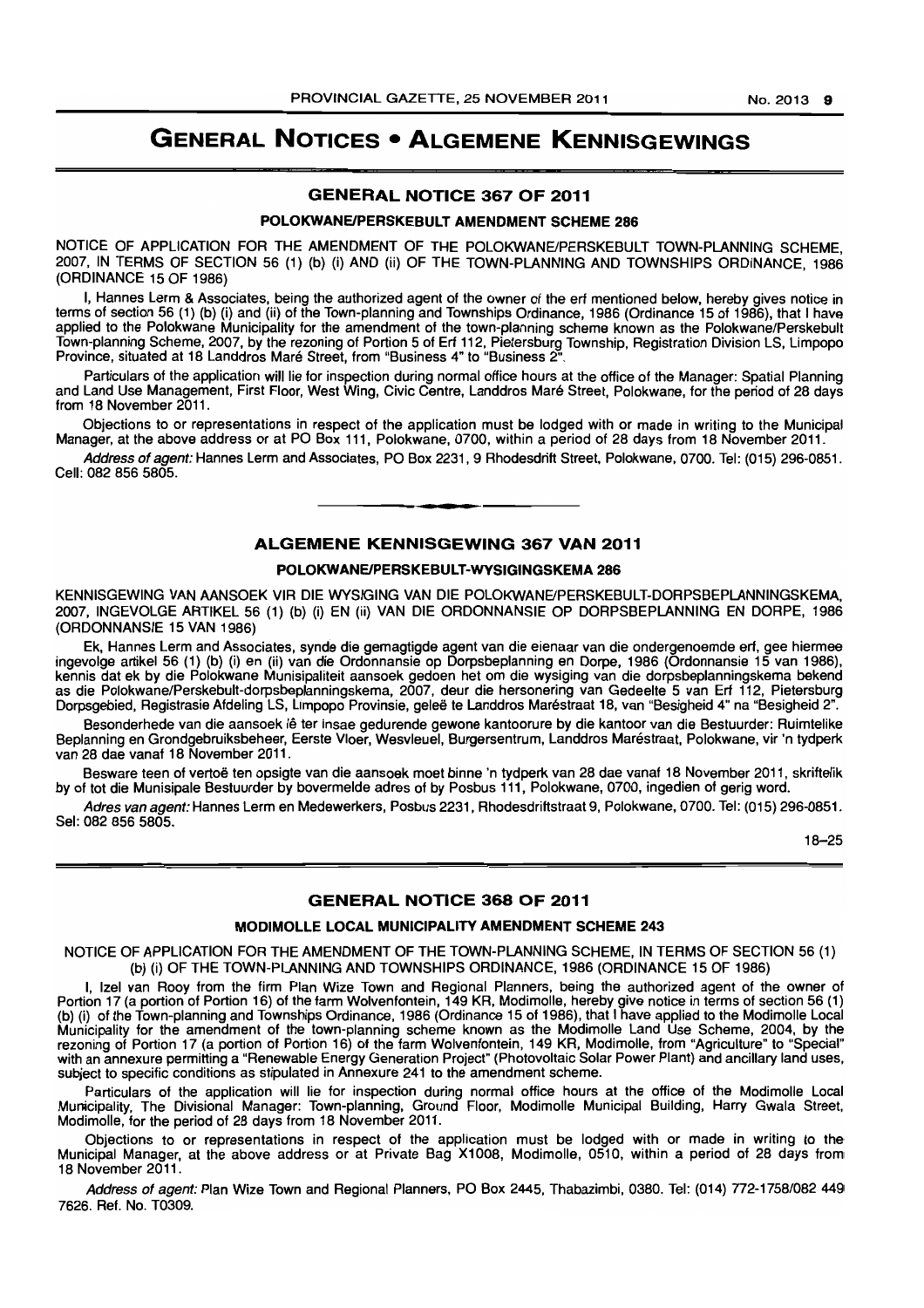#### ALGEMENE KENNISGEWING 368 VAN 2011

#### MODIMOLLE PLAASLIKE MUNISIPALITEIT-WYSIGINGSKEMA 243

KENNISGEWING VAN DIE AANSOEK VIR DIE WYSIGING VAN DIE DORPSBEPLANNINGSKEMA INGEVOLGE ARTIKEL 56 (1) (b) (i) VAN DIE ORDONNANSIE OP DORPSBEPLANNING EN DORPE, 1986 (ORDONNANSIE No.15 VAN 1986)

Ek, Izel van Rooy van die firma Plan Wize Stads- en Streekbeplanners, synde die gemagtigde agent van die eienaar van Gedeelte 17 ('n gedeelte van Gedeelte 16) van die plaas Wolvenfontein, 149 KR, gee hiermee ingevolge artikel 56 (1) (b) (i) van die Ordonnansie op Dorpsbeplanning en Dorpe, 1986 (Ordonnansie 15 van 1986), kennis dat ek by die Modimolle Plaaslike Munisipaliteit aansoek gedoen het om die wysiging van die dorpsbeplanningskema bekend as die Modimolle Grondgebruiskema, 2004, deur die hersonering van Gedeelte 17 ('n gedeelte van Gedeelte 16) van die plaas Wolventontein, 149 KR, vanaf "Landbou" na "Spesiaal" met 'n bylaag vir die toelating van 'n "Hernubare Energie Projek" (Fotovoltasie Sonenergie-aanleg) en aanverwante grondgebruike, onderhewig aan spesifieke voorwaardes, soos uiteengesit in Bylaag 241 tot die wysigingskema.

Besonderhede van die aansoek lê ter insae gedurende gewone kantoorure by Modimolle Plaaslike Munisipaliteit, Die Divisie Bestuurder: Dorpsbeplanning, Grondvloer, Modimolle Munisipale Gebou, Harry Gwalastraat, Modimolle. vir 'n tydperk van 28 dae vanaf 18 November 2011.

Besware teen of vertoë ten opsigte van die aansoek moet binne 'n tydperk van 28 dae vanaf 18 November 2011, skriftelik by of tot die Munisipale Bestuurder by bovermelde adres of by Privaatsak Xl 008, Modimolle, 0510. ingedien of gerig word.

Adres van agent: Plan Wize Stads- en Streekbeplanners, Posbus 2445, Thabazimbi, 0380. Tel: (014) 772-1758/ 082 449 7626. Verw. No. T0309.

18-25

#### GENERAL NOTICE 369 OF 2011

#### MODIMOLLE LOCAL MUNICIPALITY

#### AMENDMENT SCHEME 245

I, Maema Nkokone Hendrick, being the owner/authorized agent of the owner of Erf/erven/potion(s) 2417 Ext 2, hereby give notice in terms of section 56 (1) (b) (i) of the Town-planning and Townships Ordinance, 1986 (Ordinance 15 of 1986), that I have applied to the Modimolle Local Municipality, for the amendment of the town-planning scheme in operation known as Modimolle Land Use Scheme, 2004, by the rezoning of the property(ies) described above, situate at Mabatlane from Residential 1 to Business.

Particulars of the application will lie for inspection during normal office hours at the office of The Divisional: Town-planning, Ground Floor, Modimolle Municipal Building, Field Street, Modimolle, for a period of 28 days from 18 November 2011 (the date of first publication of this notice).

Objections to or representations in respect of the application must be lodged with or made in writing to the Divisional Manager: Town-planning at the above address or at Private Bag X1008, Modimolle, 0510, within a period of 28 days from 18 November 2011 (the date of first publication of this notice).

Address of owner/authorized agent: 2417 Ext 2, Mabatlane. Tel No. 082 268 4467 . . **- .** 

#### ALGEMENE KENNISGEWING 369 VAN 2011

#### MODIMOLLE PLAASLIKE MUNISIPALITEIT

#### WYSIGINGSKEMA 245

Ek, Maema Nkokone Hendrik, synde die eienaar/gemagtigde agent van die eienaar van erf/erwe/gedeelte(s) 2417 Ext 2, Mabatlane, gee hiermee ingevolge artikel56 (1) (b) (i) van die Ordonnansie op Dorpsbeplanning en Dorpe, 1986 (Ordonnansie 15 van 1986). kennis dat ek by die Modimolle Plaaslike Munisipaliteit aansoek gedoen het om die wysiging van die dorpsbeplanningskema in werking bekend as Modimolle Grondgebruikskema, 2004, deur die hersonering van die eiendom(me) hierbo beskryf, geleë te Mabatlane van Residential 1 tot Business.

Besonderhede van die aansoek lê ter insae gedurende gewone kantoorure by die kantoor van die Divisie Bestuurder: Dorpsbeplanning, Grond Vloer, Modimolle Munisipaliteit Gebou, Fieldstraat, Modimolle, vir 'n tydperk van 28 dae vanaf 18 November 2011 (die datum van die eerste publikasie van hierdie kennisgewing).

Besware teen of vertoë ten opsigte van die aansoek moet binne 'n tydperk van 28 dae vanaf 17 November 2011 (die datum van die eerste publikasie van hierdie kennisgewing), skriftelik by of tot die Divisie Bestuurder: Dorpsbeplanning by bovermelde adres of by Privaatsak Xl008, Modimolle, 0510, ingedien of gerig word.

Adres van eienaar/gemagtigde agent: 2417 Ext 2, Mabatlane. Tel No. 082 268 4467.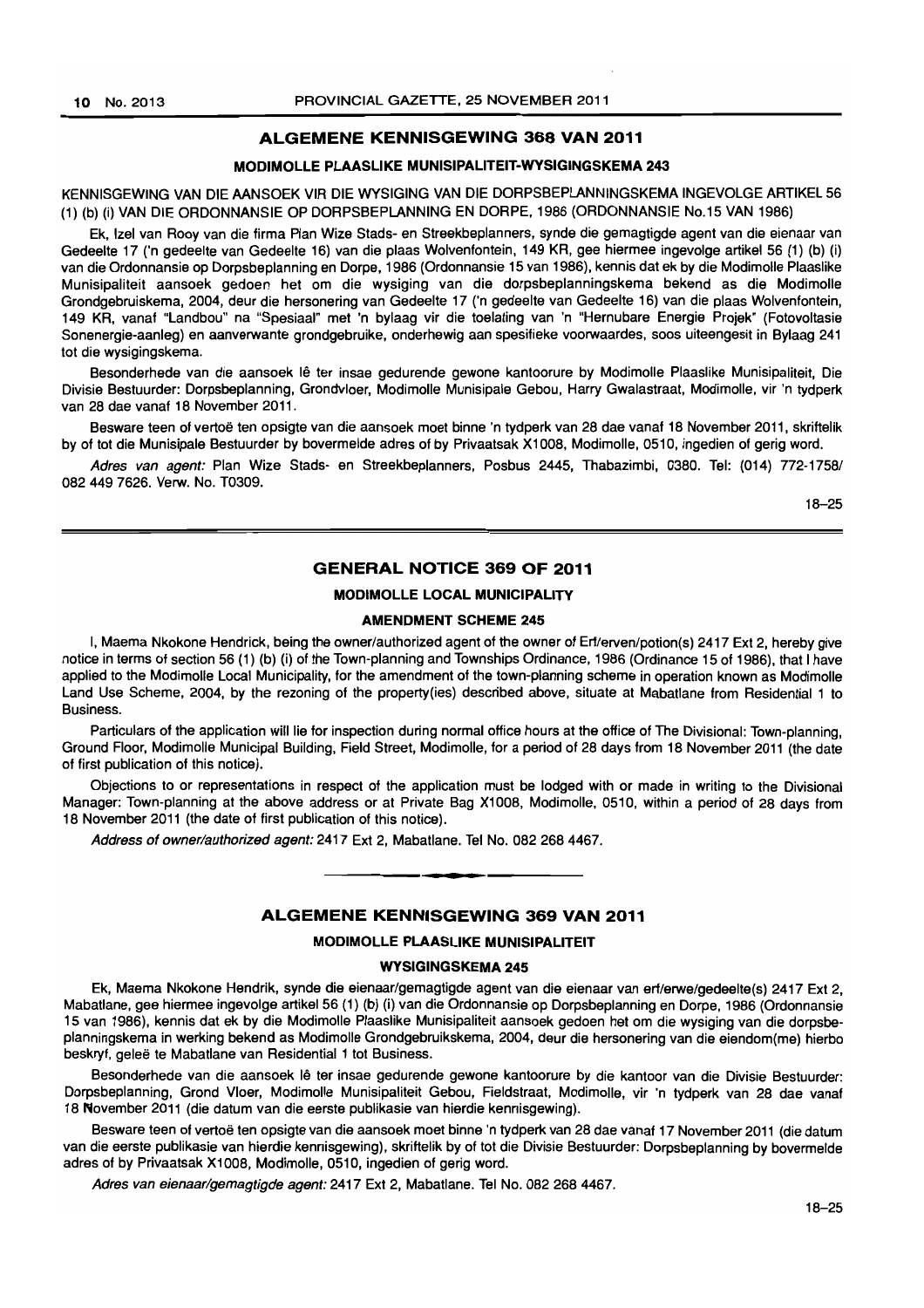# GENERAL NOTICE 370 OF 2011

#### MAKHADO AMENDMENT SCHEME 21

I, Theo Kotze, give notice that I have applied to Makhado Local Municipality [in terms of section 56 (1) (b) (i) of the Town Planning Townships Ordinance 1986], for the amendment of the Makhado Land use scheme 2009 by the rezoning of Erven 51 & 52 Louis Trichardt (137 & 139 Kruger Street), from "Residential 1" to "Residential 3". Residential units will be built on these erven. Application is also made in terms of section 92 (1) (b) of Ordinance 15 of 1986 for the consolidation of the mentioned erven.

Particulars of the rezoning application and the fore mentioned application in terms of Ordinance 20 of 1986, will lie for inspection during normal office hours at the office of the Director, Municipal Secretariat, 1 st Floor, Civic Centre, Makhado (Louis Trichardt) (128 Krogh Street), for a period of 28 days from 25 November 2011.

Objections to or representations in respect of the applications must be lodged with or made in writing to the Director, Municipal secretariat at the above address or at Private Bag x2596, Makhado, 0920, within a period of 28 days from 25 November 2011.

#### MESSINA AMENDMENT SCHEME 191

I, also give notice that I have applied to Musina Municipality [in terms of section 56 (1) (b) (i) of the Town-planning and Townships Ordinance 1986], for the amendment of the town-planning scheme known as the Messina Town-planning Scheme, 1983, by the rezoning of Erf 596 Messina Extension 1 (situated at 17 Turner Avenue) from "Residential 1" to "Institutional". The purpose with the application is to use the property for the purpose of a church.

Particulars of the above application will lie for inspection during normal office hours at the office of the Municipal Manager, Civic Centre, Murphy Street, for a period of 28 days from 25 November 2011.

Objections to or representations in respect of the application must be lodged with or made in writing to the Municipal Manager at the above address or at Private Bag X611, Musina, 0090, within a period of 28 days from 25 November 2011.

Address of agent: Developlan, P.O. Box 1883, Polokwane, 0700. Physical address: 15 Marchall Street, Polokwane. Fax: 086 218 3267.

Date of first publication: 25 November 2011.

#### ALGEMENE KENNINSGEWING 370 VAN 2011

• **- I** 

# MAKHADO WYSIGINGSKEMA 21

Ek, Theo Kotze, gee ingevolge artikel 56 (1) (b) (i) van die Ordonnansie op Dorpsbeplanning en Dorpe (Ordonnansie 15 van 1986), kennis dat ek aansoek dat ek aansoek gedoen het by die Makhado Munisipaliteit vir die wysiging van die dorps-beplanningkskema bekend as die Makhado Grongebruikskema, 2009, deur die hersonering van Erwe 51 & 52 Louis Trichardt (gelee te Krugerstraat 137 & 139), vanaf "Residensieel 1" na "Residensieel 3". Die doel met die aansoek is om die persele te benut vir wooneenhede. Aansoek word ook gedoen in terme van artikel 92 (1) (b) van die Ordonnansie 15 van 1986 vir konsolidasie van voormelde erwe.

Besonderhede van voormelde aansoeke (naamlik vir voormelde hersoneringsaansoek en aansoek in terme van Ordonnansie 20 van 1986), Ie ter insae gedurende gewone kantoorure by die kantoor van die Direkteur, Munisipale sekretariaat, lste Vlaer, Burgersentrum, Makhado (Louis Traichardt) (Kroghstraat 128), vir 'n tydperk van 28 dae vanaf 25 November 2011.

Besware teen of vertoe ten opsigte van die aansoek moet binne 'n tydperk van 28 dae vanaf 25 November 2011 skriftelik by of tot die Direkteur, Munisipale sekretariat, by bovermelde adres of by Privaatsak X2596, Louis Trichardt, 0920, ingedien of gerig word.

#### MESSINA WYSIGINGSKEMA 191

Ek gee oak kennis dat ek aansoek gedoen het by die Musina Munisipaliteit [ingevolge artikel 56 (1) (b) (i) van die Ordonnansie op Dorpsbeplanning en Dorpe, 1986], vir die wysiging van die dorpsbeplanningskema bekend as die Messina Dorpsbeplanningskema, 1983, deur die hersonering van Erf 596, Messina Uitbreiding 1 (gelee te Turnerlaan 17, Messina) vanaf "Residensieel 1" na "Inrigting". Die doel met die aansoek is om die perseel vir besigheidsdoeleindes van 'n kerk te benut.

Besonderhede van voorvermelde aansoeke Iê ter insae gedurende gewone kantoorure by die kantoor van die Munisipale Bestuurder, Burgersentrum, Muprhystraat, Musina. vir 'n tydperk van 28 dae vanaf 25 November 2011.

tBesware teen of vertoe ten opsigte van die aansoeke moet binne 'n tydperk van 28 dae vanaf 25 November 2011 skriftelik by of tot die Munisipale Bestuurder by bovermelde adres of by Privaatsak X611, Musina, 0090, ingedien of gerig word.

Adres van agent: Developlan. Posbus 1883, Polokwane, 0700. Fisiese adres: Marshallstraat 115, Polokwane. Faks: 086 2183267.

Datum van eerste publikasie: 25 November 2011.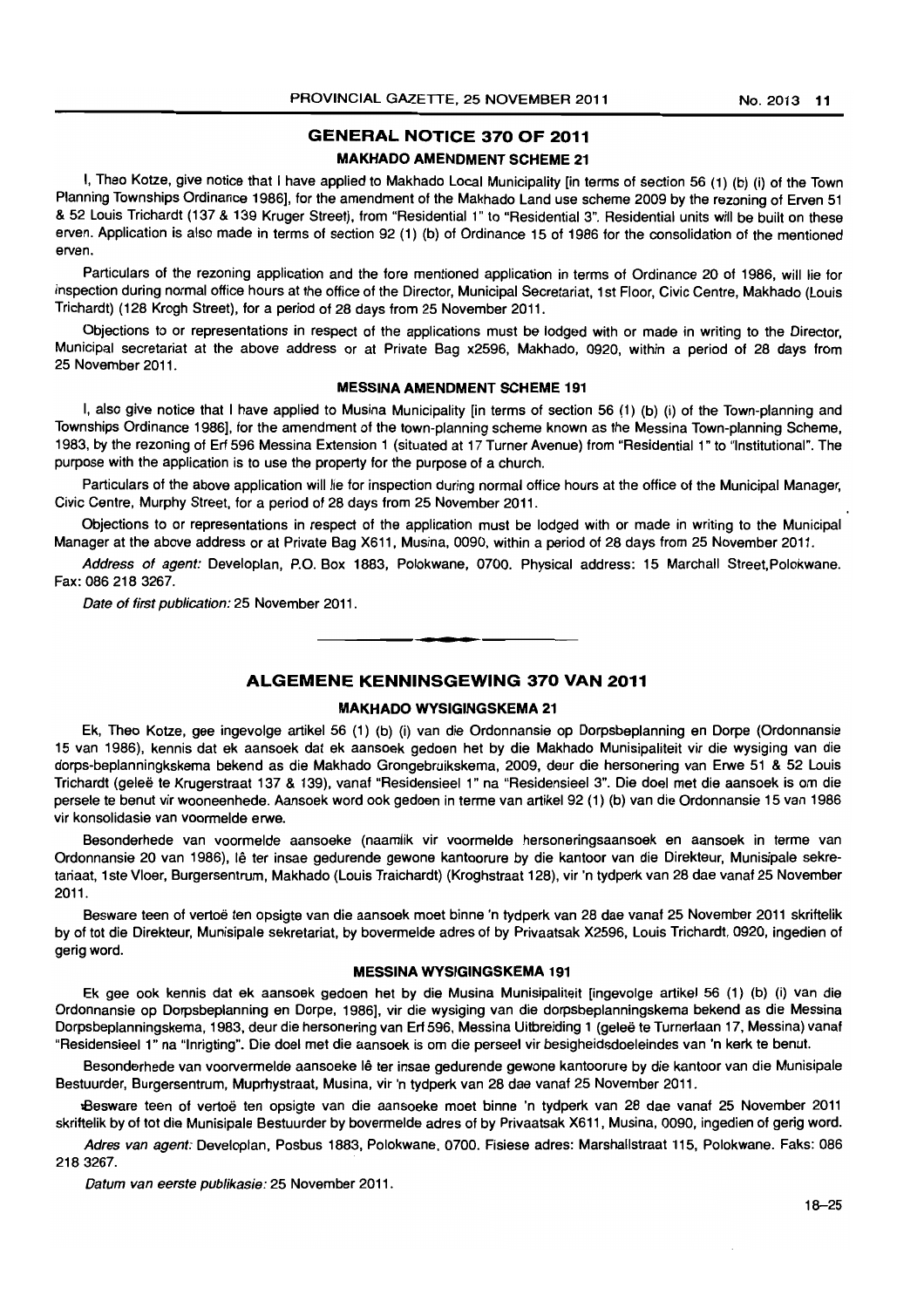# GENERAL NOTICE 371 OF 2011

#### NOTICE OF APPLICATION FOR ESTABLISHMENT OF TOWNSHIP

The Modimolle Local Municipality hereby gives notice in terms of section 108 (1) (a) of the Town-planning and Township Ordinance 1986 (Ordinance 15 of 1986), that it intends establishing a township as referred to in the annexure hereto.

Particulars of the application are open to inspection during normal office hours at the office of: Manager: Town-planning. OR Tambo Building. Harry Gwala Street. Modimolle. for a period of 28 days from 18 November 2011.

Objections to or representations in respect of the application must be lodged with or made in writing in duplicate to the Manager: Town-planning at the above address or posted to Private Bag X1008. Modimolle, 0510, within a period of 28 days from 18 November 2011.

#### ANNEXURE

#### Name of township: Leseding Extension 6.

Number of erven in the township: 272-Residential 1: 267 Erven; Institutional: 1 Erf; Educational: 1 Erf; Cemetery: 1 Erf and Public Open Space: 1 Erf.

Description of property upon which the township will be established: A portion of the Remainder of Portion 2 of the farm Vaalwater 137-KR, Limpopo.

Locality of proposed township: GPS Waypoint S24 17.229 E28 07.893 located in the north-eastern corner of the existing Vaalwater Town. . **- .** 

# ALGEMENE KENNISGEWING 371 VAN 2011

#### KENNISGEWING VAN AANSOEK OM STIGTING VAN DORP

Die Modimolle Plaaslike Munisipaliteit gee hiermee ingevolge artikel 108 (1) (a) van die Ordonnansie op Dorpsbeplanning en Dorpe. 1986 (Ordonnansie 15 van 1986). kennis dat hy van voormemens is om 'n dorp soos in die bylae hierby genoem, testig.

Besonderhede van die aansoek lê ter insae gedurende gewone kantoorure by die kantoor van die Bestuurder: Stadsbeplanning, OR Tambo Gebou, Harry Gwalastraat, Modimolle, vir 'n tydperk van 28 dae vanaf 18 November 2011.

Besware teen of vertoë ten opsigte van die aansoek moet binne 'n tydperk van 28 dae vanaf 18 November 2011, skriftelik en in tweevoud by die Bestuurder: Stadsbeplanning by bovermelde adres of by Privaatsak Xl008, Modimolle, 0510, ingedien of gerig.

#### BYLAE

#### Naam van dorp: Leseding Ultbreiding 6.

Aantalerwe in dorp: 272-Residensieel 1: 267 Erwe, Inrigting: 1 Erf; Opvoedkundig: 1 Erf; Bergraafplaas: 1 Erf; Publieke Oop Ruimte: 1 Erf.

Beskrywing van eiendom waarop dorpgestiggaan word: 'n Gedeelte van die Restant van Gedeelte 2 van Plaas Vaalwater 137-KR Limpopo.

Ligging van voorgesteldedorp: GPS Verwysingspunt S24 17.229 E28 07.893, geleë in die noordoostelikhoek van die bestaande Vaalwater dorp.

18-25

#### GENERAL NOTICE 372 OF 2011

#### REMOVAL OF RESTRICTIONS ACT, 1967

#### THE REMOVAL OF THE CONDITIONS IN THE DEED OF GRANT TG53459/2002 LB OF ERF 209, ZONE A MANKWENG AND THE SIMULTANEOUS APPLICATION IN TERMS OF THE PROVISION OF REGULATION R293 OF 1962 (ADMINISTRATION OF TOWNSHIP REGULATION)

It is hereby notified that application has been made in terms of section 3 (1) of the Removal of Restrictions Act, 1967, by the firm Rian Beukes Town & Regional Planners and Property Consultants for: (1) The removal of conditions 1 in Deed of Grant TG 53459/2002LB of Erf 209, Mankweng Zone A to be used for the development of a residential building/flats and simultaneous in terms of the provisions of Regulations R293 of 1962 for the change of land use of the above-mentioned property, from single residential use to high density residential use to permit flat/residential building on the property.

Particulars of the application will lie for inspection during normal office hours at the office of the Department of Local Government and Housing, c/o Landdros Mare & Rabe Streets, Polokwane, until 9 December 2011.

Objections to or representation in respect of the application must be lodged with or made to the Head of Department, Local Government and Housing, Private Bag X 9485, Polokwane, 0700, or at the above address on or before 9 December 2011.

Address of applicant: Rian Beukes Town & Regional Planners and Property Consultants, PO Box 12417, Bendor, 0699. (015) 291-4821. Fax: 086 602 1851.

Date of first notice: 18 November 2011.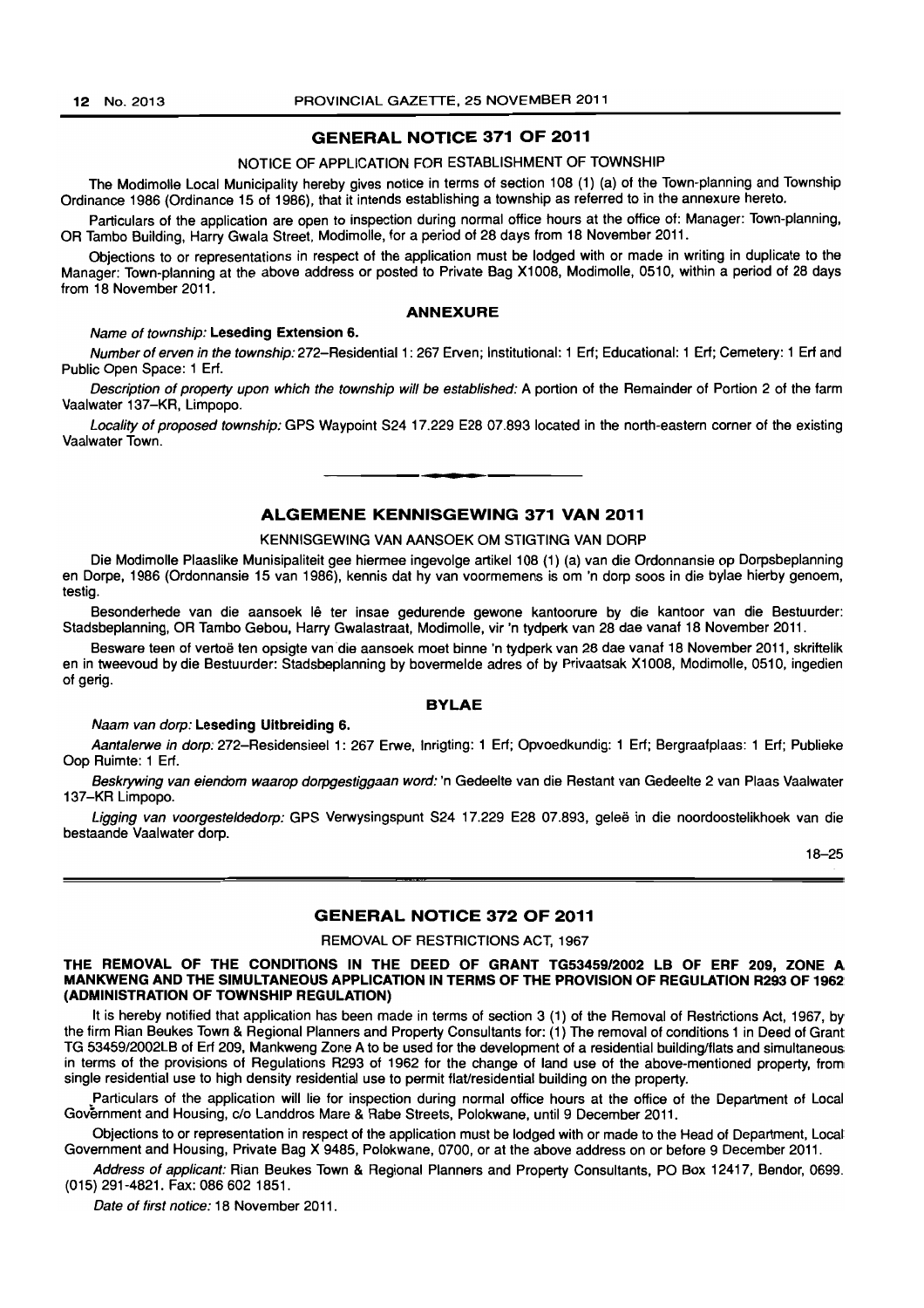#### GENERAL NOTICE 372 OF 2011

#### GO TLOŠWA WA GA MOLAWANA WA DIKGANETŠO WA 1967, GO TLOŠWA GA MAPHEKO LENGWALONG LA MADU-LO (DEED OF GRANT) TG5345912002LB VA SETENENG SA 209 ZONE A MANKWENG GA MMOGO LE KGOPELO GO VA KA MOLAWNA WA R293 WA 1962

#### MOLAWANA WA GO BuSWA GA MAKHEISENE

Le lemoswa mo gore kgopelo go ya ka lefapha la (3) (1) la go tloswa ga molawana wa dikganetso wa 1967 e dirilwe ke ba kgwebo ya Rian Beukes Town Planners and Property Consultants gore:

Go tloswe mapheko lengwalong la madulo (Deed of Grant) la TG53459/2002LB Lebaleng la (Erf) 209 Mankweng Zone A, gomme Ie somiswe go aga meago ya batho ya go dula Ie madulo ago hiriswa, ebile go ya ka molawana wa R293 wa 1962 lebala leo le fetolwe, le seke la hlwa ele la lapa le tee efela le be sa madulo a mašabašaba.

Bao ba nyakago go iponela ka a bona mahto yona kgopelo ye ba tla ehwetsa dikantorong tsa Kgoro ya Puso Selegae Ie Mengwako (Department of Local Government and Housing), c/o Landdros Mare (and) Ie Rabe Street, Polokwane go fihla ka letsatsikgwedi la di 9 December 2011.

Bao ba nyakago go ganetsa kgopelo ye ba ka ikopanya Ie Hlogo ya Kgoro ya PU50Selegae Ie Mengwako (Head of Department of Local Government and Housing), Private Bag X 9465, Polokwane, 0700, goba lepokising la poso leo Ie bontšhitšwego ka godimo pele ga letšatšikgwedi 9 December 2011.

Bakgopedi ba: Rian Beukes Town & Regional Planners and Property Consultants ba hwetsagala mafelong a: PO Box 12417, Bendor, 0699. Nomoro ya mogala: (015) 291 4821. Fax: 086 602 1851. Tsebišo ya mathoma e dirilwe 18 November 2011.

16-25

# GENERAL NOTICE 373 OF 2011

#### REMOVAL OF RESTRICTIONS ACT, 1967

APPLICATION FOR: THE REMOVAL OF THE CONDITIONS OF TITLE OF ERF 1737, PHALABORWA EXT 4, AND THE AMENDMENT OF THE PHALABORWA LAND USE MANAGEMENT SCHEME, 2009

It is hereby notified that application has been made in terms of section 3 (1) of the Removal of Restrictions Act, 1967, by the firm Jacques du Toit & Associates for:

(1) the removal of the condition of the title of Erf 1737, Phalaborwa Ext 4, situated at 76 Grosvenor Street, which prohibits the use of the land for any other purpose than that of a single residential dwelling, and

(2) the amendment of the Phalaborwa Land Use Management Scheme, 2009, to amend the existing zoning of Erf 1737, Phalaborwa Ext 4 from "Residential 1" to "Business 4".

This application will be known as Phalaborwa LUMS Amendment Scheme 7 with reference number LH 12/1/4/3/2/2/2/19. The application and the relevant documents are open for inspection at the office of the Deputy Director-General, Limpopo Province, Dept Local Government and Housing, Hensa Building, c/o Schoeman and Rabe Street, Polokwane, and the office of the Municipal Manager, Civic Centre, Phalaborwa until 19 December 2011.

Objections to the application may be lodged in writing with the Deputy Director-General, Limpopo Province, Local Government and Housing, at the above address or Private Bag X9485, Polokwane, 0700. on or before 19 December 2011 and shall reach this office not later than 14:00 on the said date.

Reference No: LH 12/1/4/3/2/2/2/19

Placement dates: 16 & 25 November 2011.

#### ALGEMENE KENNISGEWING 373 VAN 2011

. **- .** 

#### WET OP OPHEFFING VAN BEPERKINGS, 1967

MNSOEK OM: OPHEFFING VAN DIE TITELVOORWAARDES VAN ERF 1737, PHALABORWA UITBREIDING 4 EN DIE WYSIGING VAN DIE PHALABORWA LUMS 2009

Hiermee word bekend gemaak dat ingevolge die bepaling van artikel3 (1) van die Wet op Opheffing van Beperkings, 1967 aansoek gedoen is deur die firma Jacques du Toit & Medewerkers vir:

(1) die verwydering van beperkende titelvoorwaardes van Erf 1737, Phalaborwa Uirbreiding 4, gelee te Grosvenorstraat 76, wat die gebruik van die grond voorbehou vir die oprigting van 'n enkelwoonhuis alleenlik; en

(2) die wysiging van die Phalaborwa Grondgebruikskema, 2009 deur die hersonering van Erf 1737, Phalaborwa Uitbreiding 4, van "Residensieel 1" na "Besigheid 4".

Die aansoek sal bekend staan as Phalaborwa LUMS Wysigingskema 7 met verwysingsnommer LH 12/1/4/3/2/2/2/19. Die aansoek en die betrokke dokumente lê ter insae in die kantoor van die Adjunk Direkteur-Generaal, Limpopo Provinsie: Plaaslike Regering en Behuising, of Hensa-Gebou, hlv Schoeman- en Rabestraat, Polokwane en in die kantoor van die Munisipale Bestuurder, Burgersentrum, Phalaborwa tot 19 Desember 2011. \.

Besware teen die aansoek kan voor of op 19 Desember 2011, skriftelik by die Adjunk Direkteur-Generaal, Limpopo Provinsie Plaaslike Regering en Behuising by bovermelde adres, Privaatsak X9465, Polokwane, 0700, ingedien word en moet die kantoor nie later as 14:00 op genoemde datum bereik nie.

Verwysigingsnommer: LH 12/1/4/3/2/2/2/19.

Plasing datums: 18 & 25 November 2011.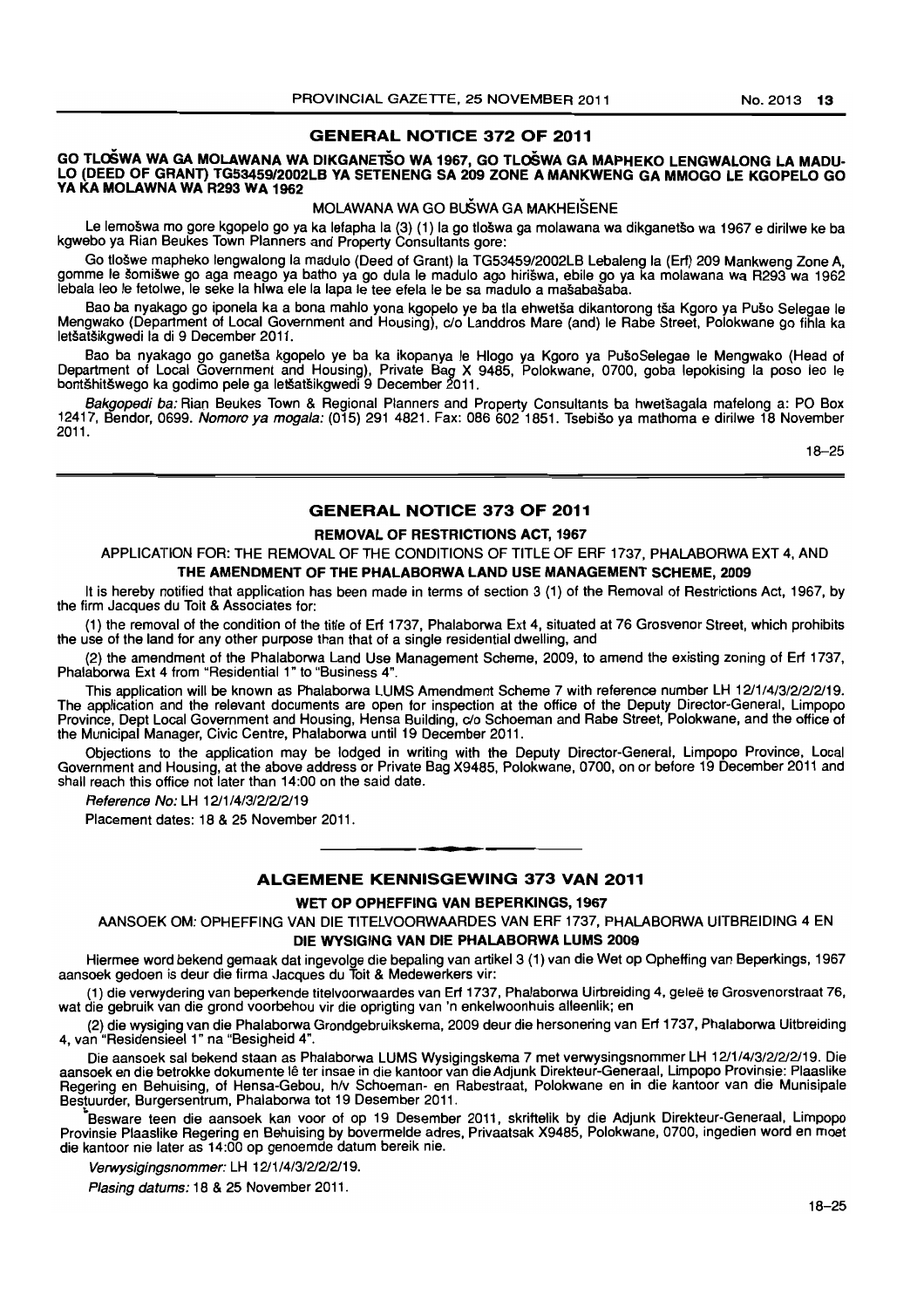~

#### GENERAL NOTICE 374 OF 2011

#### LEPHALALE AMENDMENT SCHEME 313

#### NOTICE OF APPLICATION FOR AMENDMENT OF THE TOWN-PLANNING SCHEME IN TERMS OF SECTION 56 (1) (b) (i) OF THE TOWN-PLANNING AND TOWNSHIPS ORDINANCE, 1986 (ORDINANCE 15 OF 1986)

I, Dries de Ridder being the authorised agent of the owner of the Remainder of Erf 1627. Ellisras Extension 16 Township, Registration Division LQ, Province of Limpopo, hereby gives notice in terms of section 56 (1) (b) (i), of the Town-planning and Townships Ordinance, 1986, that I have applied to the Lephalale Municipality for the amendment of the town-planning scheme known as the Lephalale Town-planning Scheme, 2005, as approved on 30 November 2005, by virtue of Council Resolution A29/2005(11), by the rezoning of a part of the property measuring 381  $m<sup>2</sup>$  described above which forms part of the golfcourse in Onverwacht from "Private Open Space" to "Residential 1 ", Height zone 0, and the subdivision thereof.

Particulars of the appliation will lie for inspection during normal office hours at the office of the Manager Corporate Services, Room 0105, Municipal Offices, Lephalale Municipality, Lephalale, for a period of 28 days from 18 November 2011. Objections to or representations in respect of the application must be lodged with or made in writing to the Manager Corporate Services at the above address or at Private Bag X136, Lephalale, 0555, within a period of 28 days from 18 November 2011.

Address of authorised agent: Dries de Ridder Town and Regional Planner, P.O. Box 5635, Onverwacht, 0557. Physical address: 5 Herman Street, Ellisras. Tel. 082 578 8501 or (014) 763-4184.

**I ••** 

#### ALGEMENE KENNISGEWING 374 VAN 2011

# LEPHALALE-WYSIGINGSKEMA 313

KENNISGEWING VAN AANSOEK VIR WYSIGING VAN DORPSBEPLANNINGSKEMA INGEVOLGE ARTIKEL 56 (1) (b) (i) VAN DIE ORDONNANSIE OP DORPSBEPLANNING EN DORPE, 1986 (ORDONNANSIE 15 VAN 1986)

Ek, Dries de Ridder synde die gemagtigde agent van die eienaar van die Restant van Erf 1627, Ellisras Uitbreiding 16 dorpsgebied, Registrasieafdeling LQ. Limpopo Provinsie, gee hiermee ingevolge artikel 56 (1) (b) (i) van die Ordonnansie op Dorpsbeplanning en Dorpe, 1986, kennis dat ek aansoek gedoen het by die Lephalale Munisipaliteit vir die wysiging van die dorpsbeplanningskema bekend as die Lephalale Dorpsbeplanningskema, 2005, soos goedgekeur op 30 November 2005, by wyse van Raadsbesluit A29/2005(11), deur die hersonering van 'n gedeelte van die eiendom, 381 m<sup>2</sup>, groot, soos hierbo beskryf en wat deel uitmaak van die gholfbaan in Onverwacht van "Privaat Oop Ruimte" na "Residensieel 1", Hoogtesone 0, asook die onderverdeling daarvan.

Besonderhede van die aansoek lê ter insae gedurende gewone kantoorure by die Bestuurder Korporatiewe Dienste, Kamer D105, Munisipale Kantore, Lephalale Munisipaliteit, Lephalale, vir 'n tydperk van 28 dae vanaf 18 November 2011. Besware teen of vertoë ten opsigte van die aansoek moet binne 28 dae vanaf 18 November 2011 skriftelik by of tot die Bestuurder Korporatiewe Dienste by bovermelde adres of by Privaatsak X136, Ellisras, 0555 ingedien word.

Adres van die gevolmagtigde: Dries de Ridder Stads- en Streekbeplanner, Posbus 5635, Onverwacht, 0557. Fisiese adres: Hermanstraat 5, Ellisras. Tel. 082 578 8501 of (014) 763-4184.

18-25

#### GENERAL NOTICE 375 OF 2011

#### PHALABORWA LAND USE MANAGEMENT SCHEME 2009

#### AMENDMENT SCHEME 8

The Ba-Phalaborwa Municipality hereby gives notice in terms of section 28 (1) (a) (read in conjunction with section 18) of the Town-planning and Townships Ordinance, 1986 (Ordinance 15 of 1986), that a draft town-planning scheme to be known as Amendment Scheme 8 has been prepared by it. This scheme is an amendment scheme and contains the following proposal:

The amendment of the Phalaborwa Land Use Management Scheme 2009, by the rezoning of Erf R/1809 Namakgale-A, situated at Impala Street, Namakgale-A, from "Public Open Space" to "Institutional" and "Municipal".

Particulars of the application will lie for inspection during normal office hours at the office of the Municipal Manager, Civic Centre, Selati Road, Phalaborwa, for a period of 28 days from 18 November 2011.

Objections to or representations in respect of the application must be lodged with or made in writing to the Municipal Manager at the above address or at P.O. Box 67, Phalaborwa, 1390, within a period of 28 days from 18 November 2011.

Address of agent: Jacques du Toit & Associates, P.O. Box 754, Tzaneen, 0850.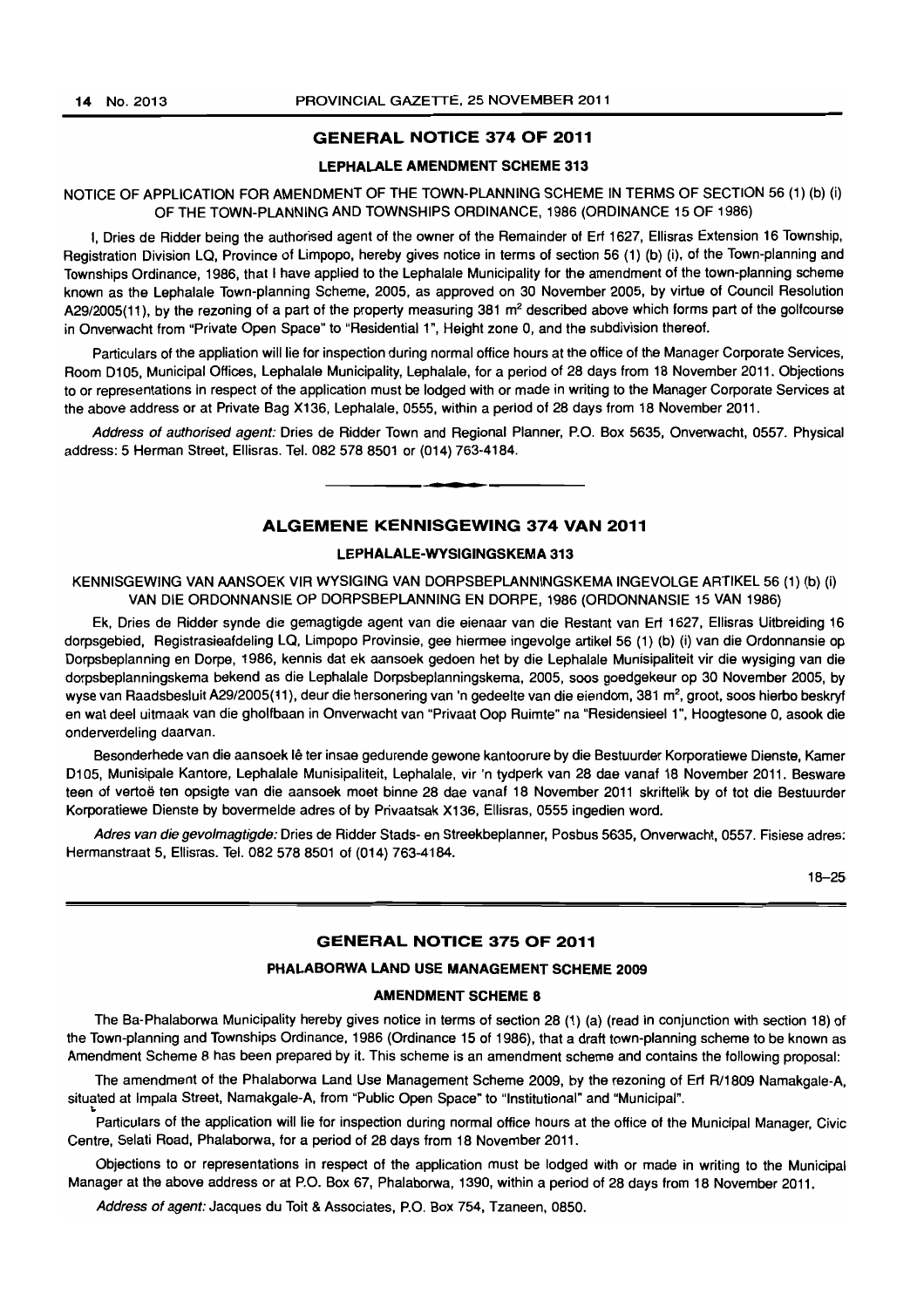# ALGEMENE KENNISGEWING 375 VAN 2011

#### PHALABORWA GRONDGEBRUIKSKEMA 2009

#### WYSIGINGSKEMA 8

Die Ba-Phalaborwa Munisipaliteit gee hiermee ingevolge artikel 28 (1) (a) (saamgelees met artikel 18) van die Ordonnansie op Dorpsbeplanning en Dorpe, 1986 (Ordonnansie 15 van 1986), kennis dat 'n ontwerpdorpsbeplanningskema bekend te staan as Wysigingskema 8 deur hom opgestel is. Hierdie skema is 'n wysigingskema en bevat die volgende voorstel:

Die wysiging van die Phalaborwa Grondgebruikskema, 2009, deur die hersonering van Erf R/1809, Namakgale-A, geleë te Impalastraat, Namakgale-A. van "Publieke Oop Ruimte" na "'nrigting" en "Munisipaal".

Besonderhede van die aansoek lê ter insae gedurende gewone kantoorure by die kantoor van die Munisipale Bestuurder, Burgersentrum, Selatistraat, Phalaborwa, vir 'n tydperk van 28 dae vanaf 18 November 2011.

Besware teen of vertoë ten opsigte van die aansoek moet binne 'n tydperk van 28 dae vanaf 18 November 2011 skriftelik by of tot die Munisipale Bestuurder by bovermelde adres of by Posbus 67, Phalaborwa, 1390, ingedien of gerig word.

Adres van die agent: Jacques du Toit & Medewerkers, Posbus 754, Tzaneen, 0850.

18-25

#### GENARAL NOTICE 376 OF 2011

#### BELA BELA LOCAL MUNICIPALITY AMENDMENT SCHEME 52

NOTICE OF APPLICATION FOR AMENDMENT OF THE TOWN-PLANNING SCHEME IN TERMS OF SECTION 56 (1) (b) (i) OF THE TOWN-PLANNING AND TOWNSHIPS ORDINANCE, 1986 (ORDINANCE 15 OF 1986)

I, Nicola Ludik being the authorized agent for the registered owner of the following property hereby give notice in terms of section 56 (1) (b) (i) of the Town-planning and Townships Ordinance, 1986 (Ordinance 15 of 1986), that I have applied to the Bela Bela Local Municipality for the amendment of the town-planning scheme in operation known as Bela Bela Land Use Scheme, 2008 by the rezoning of the property described below, situated within the jurisdiction of the Bela Bela Local Municipality as follows:

A portion of Portion 53 (a portion of Portion 15) of the farm Bospoort 450 KR located in the Bela Bela Area of jurisdiction, from "Agriculture" to "Special", for a fitness, health and sporting facility which will include a restaurant subservient to the main use, administrative offices subservient to the main land use; and such other associated and subservient land uses to the main land use with the special consent of the municipality.

All relevant documents relating to the applications will be open for inspection during normal office hours at the offices of the Bela Bela Local Municipality, The Municipal Manager, Bela Bela Municipal Building, for a period of 28 days i.e 25 November 2011 to 23 December 2011.

Any person who wishes to object to the applications or submit representations in respect thereof must lodge the same in writing to Private Bag X1609, Bela Bela, 0480, or lodge it with the Bela Bela Local Municipality at its address and room number specified above on or before the 23 December 2011,

Name and address of agent: Nicola Ludik, P.O. Box 3007, Modimolle, 0510, 076 606 6372.

# ALGEMENE KENNISGEWING 376 VAN 2011

**• •** 

#### BELA BELA PLAASLIKE MUNISIPALITEIT WYSIGINGSKEMA 52

KENNISGEWING VAN AANSOEK OM WYSIGING VAN DIE DORPSBEPLANNINGSKEMA INGEVOLGE ARTIKEL 56 (1) (b) (i) VAN DIE ORDONNANSIE OP DORPSBEPLANNING EN DORPE, 1986: ORD. 15 VAN 1986

Ek, Nicola Ludik synde die gevolmagde agent van die geregistreerde eienaar van die volgende eienom gee hiermee ingevolge artikel 56 (1) (b) (i) van die Ordonnansie op Dorpsbeplanning en Dorpe, 1986, kennis dat ek by die Bela Bela Plaaslike Munisipaliteit aansoek gedoen het am die wysiging van die Dorpsbeplanningskema bekend as die Bela Bela Land Use Scheme, 2008, deur die hersonering van die eiendom hieronder beskryf, gelee in die juridiksie van die Bela Bela Plaaslike Munisipaliteit as volg:

'n gedeelte van Gedeelte 53 ('n gedeelte van Gedeelte 15) van die plaas Bospoort 450KR, in die Bela Bela jurisdiksiearea, vanaf "Landbou" na "Spesiaal" vir 'n gesondheids, fiksheids- en sportfasiliteit wat sal insluit 'n gymnasium, restaurant wat ondergeskik en aanverwant aan die fiksheidsentrum sal wees, administratiewe kantore en sulke aanverwante en ondergeskikte gebruike as wat die Munisipaliteit mag goedgekeur met 'n spesiale toestemming, onderworpe aan sekere voorwaardes.

Aile dokumente wat met die aansoek verband hou, sal tydens normale kantoorure vir besigtiging beskikbaar wees by die kantpre van die Bela Bela Plaaslike Munisipaliteit, Die Munisipale Bestuurder, Bela Bela Munisipale Gebou, vir 'n tydperk van 28 aae, vanaf 25 November 2011 tot 23 Desember 2011.

Enige persoon wat beswaar wil aanteken of voorleggings wil maak met betrekking tot die aansoeke, moet sodanige beswaar of voorlegging op skrif rig aan Privaatsak X1609, Bela Bela, 0480, of indien by Die Munisipale Bestuurder by die bostaande adres, op of voor 23 Desember 2011.

Naam en adres van agent: Nicola Ludik, Posbus 3007, Modimolle, 0510. 076 6066372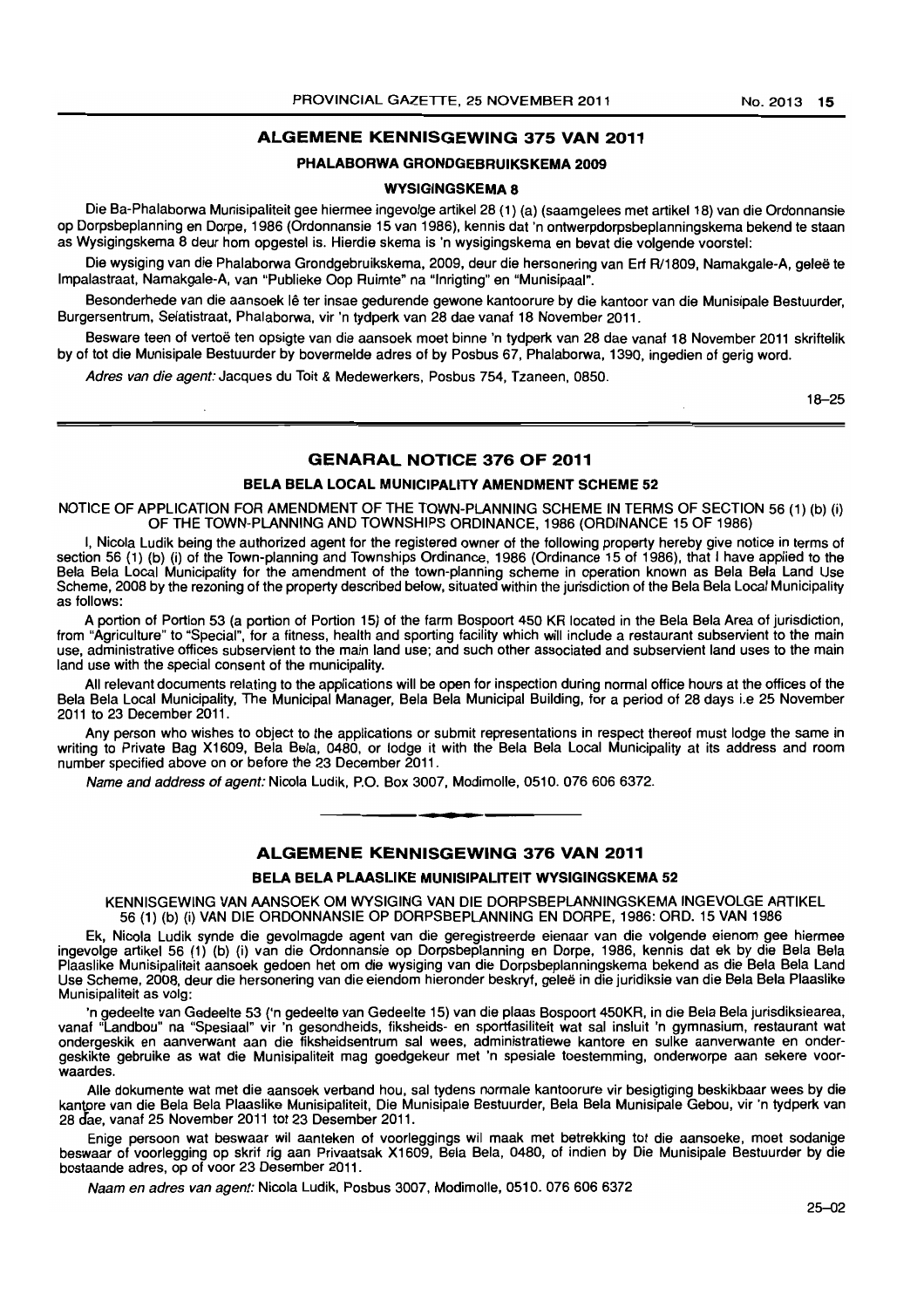#### GENERAL NOTICE 377 OF 2011

#### BELA BELA AMENDMENT SCHEME 55/08

NOTICE OF APPLICATION FOR AMENDMENT OF THE TOWN-PLANNING SCHEME IN TERMS OF SECTION 56 (1) (b) (i) OF THE TOWN-PLANNING AND TOWNSHIPS ORDINANCE, 1986 (ORDINANCE No.15 OF 1986)

We, Geo Projects, authorised agents of the owner of Erf 176, Warmbaths, Bela-Bela, hereby give notice in terms of section 56 (1) (b) (i) of the Town-planning and Townships Ordinance, 1986 (Ordinance No. 15 of 1986) that we have applied to the Bela Bela Municipality for the amendment of the Bela Bela Land Use Scheme. 2008, by the rezoning of the property describe above, by the addition of Annexure 143.

Particulars of the application will lie for inspection during normal office hours at the office of the Municipal Manager, Municipal Offices, Bela Bela, for a period of 28 days from 25 November 2011.

Objections to or representations in respect of the application must be lodge with or made in writing to: The Municipal Manager at the above address or Private Bag X1609, Bela Bela, 0480, within a period of 28 days from 25 November 2011.

Address: P.O. Box 919, Bela-Bela, 0480. Tel: 082 881 7252.

# ALGEMENE KENNISGEWING 377 VAN 2011

• **- I** 

#### **BELA BELA WYSIGINGSKEMA 55/08**

KENNISGEWING VAN AANSOEK OM WYSIGING VAN DIE DORPSBEPLANNINGSKEMA INGEVOLGE ARTIKEL 56 (1) (b) (i) VAN DIE ORDONNANSIE OP DORPSBEPLANNING EN DORPE, 1986 (ORDONNANSIE No. 15 VAN 1986)

Ons, Geo Projects, synde die gemagtigde agent van die eienaar van Erf 176, Warmbad, Bela-Bela, gee hiermee ingevolge artikel 56 (1) (b) (i) van die Ordonnansie op Dorpsbeplanning en Dorpe (Ordonnansie 15 van 1986), kennis dat ons by die Bela Bela Munisipaliteit aansoek gedoen het om die wysiging van die dorpsbeplanningskema, bekend as die Bela Bela Land Use Scheme, 2008, deur die hersonering van die eiendom hierbo beskryf, met die byvoeging van Bylaag 143.

Besonderhede van die aansoek lê ter insae gedurende gewone kantoorure by die kantoor van die Munisipale Bestuurder, Munisipale Kantore, Bela Bela, vir 'n tydperk van 28 dae vanaf 25 November 2011.

Besware teen of vertoe ten opsigte van die aansoek moet binne 'n tydperk van 28 dae vanaf 25 November 2011 skriftelik by of tot die Munisipale Bestuurder by bovermelde adres of by Privaatsak X1609, Bela Bela, 0480, ingedien of gerig word.

Adres: Posbus 919, Bela-Bela, 0480. Tel: 082 881 7252.

25-02

#### GENERAL NOTICE 378 OF 2011

#### BELA BELA AMENDMENT SCHEME 56/08

NOTICE OF APPLICATION FOR AMENDMENT OF THE TOWN-PLANNING SCHEME IN TERMS OF SECTION 56 (1) (b) (i) OF THE TOWN-PLANNING AND TOWNSHIP ORDINANCE, 1986 (ORDINANCE No. 15 OF 1986)

We, Geo Projects, authorised agents of the owner of Erf 902, Warmbaths Extension 8, Bela-Bela, hereby give notice in terms of Section 56 (1) (b) (i) of the Town-planning and Townships Ordinance, 1986 (Ordinance No. 15 of 1986) that we have applied to the Bela Bela Municipality for the amendment of the Bela Bela Land Use Scheme, 2008, by the rezoning of the property described above, by the addition of Annexure 144.

Particulars of the application will lie for inspection during normal office hours at the office of the Municipal Manager, Municipal Offices, Bela Bela, for a period of 28 days from 25 November 2011.

Objections to or representations in respect of the application must be lodged with or made in writing to: The Municipal Manager at the above address or Private Bag X1609, Bela Bela, 0480, within a period of 28 days from 25 November 2011.

Address: PO Box 919, Bela-Bela, 0480. Tel: 082 881 7252 .

# **•**  ALGEMENE KENNISGEWING 378 VAN 2011

#### BELA BELA-WYSIGINGSKEMA *56108*

KENNISGEWING VAN AANSOEK OM WYSIGING VAN DIE DORPSBEPLANNINGSKEMA INGEVOLGE ARTIKEL 56 (1) (b) (i) VAN DIE ORDONNANSIE OP DORPSBEPLANNING EN DORPE, 1986 (ORDONNANSIE No. 15 VAN 1986)

Ons, Geo Projects, synde die gemagtigde agent van die eienaars van Erf 902, Warmbad Uitbreiding 5, Bela-Bela, gee hiermee ingevolge artikel 56 (1) (b) (i) van die Ordonnansie op Dorpsbeplanning en Dorpa (Ordonnansie 15 van 1986), kennis dat ons by die Bela Bela Munisipaliteit aansoek gedoen het om die wysiging van die dorpsbeplanningskema, bekend as die Bela-Bela Land Use Scheme, 2008, deur die hersonering van die eiendom hierbo beskryf, met die byvoeging van Bylaag 144.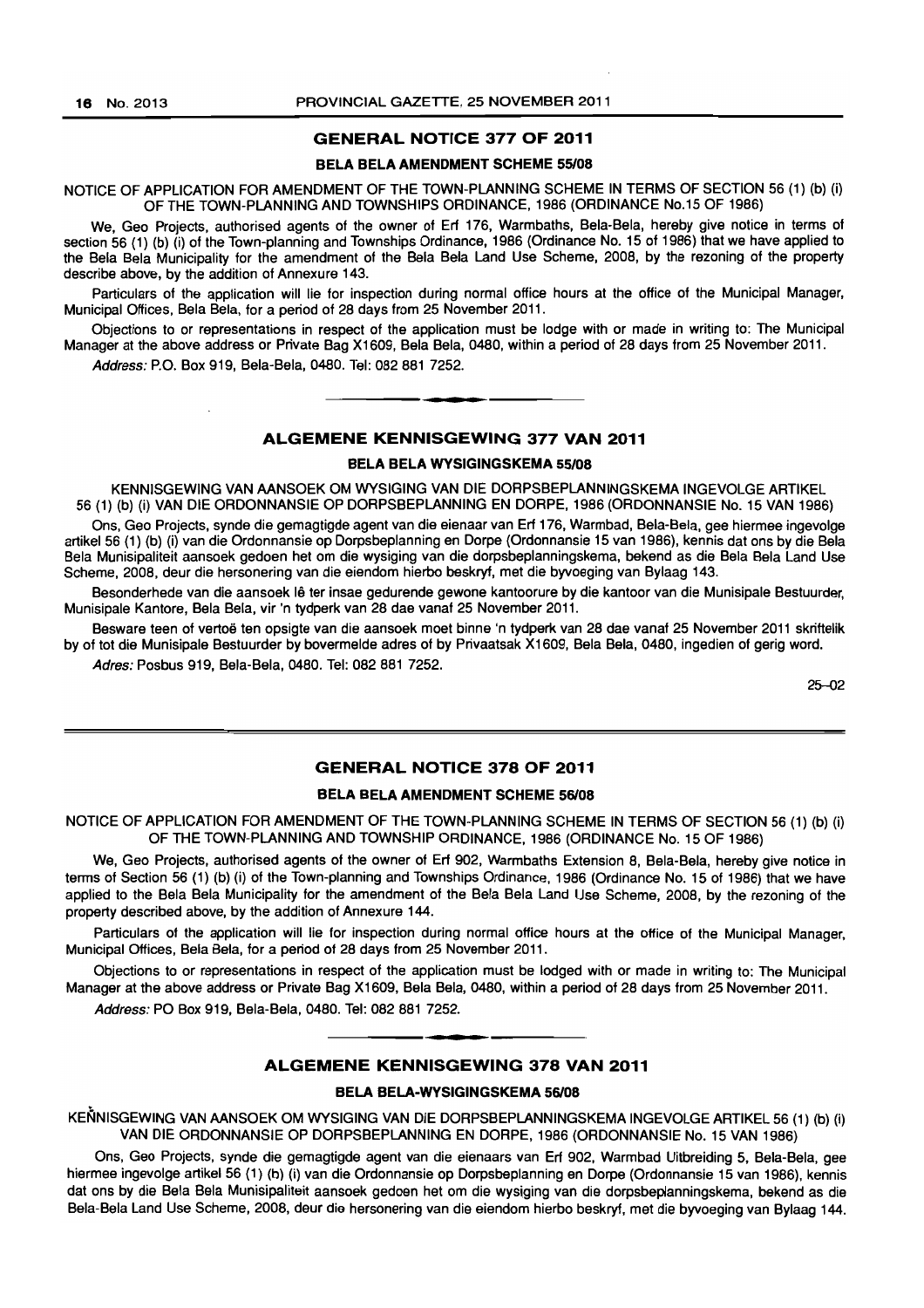Besonderhede van die aansoek Ie ter insae gedurende gewone kantoorure by die kantoor van die Munisipale Bestuurder, Munisipale Kantore, Bela Bela, vir 'n tydperk van 28 dae vanaf 25 November 2011.

Besware teen of vertoe ten opsigte van die aansoek moet binne 'n tydperk van 28 dae vanaf 25 November 2011 skriftelik by of tot die Munisipale Bestuurder by bovermelde adres of by Privaatsak X1609, Bela-Bela, 0480, ingedien of gerig word. Adres: Posbus 919, Bela-Bela, 0480. Tel: 082 881 7252.

25-02

#### **GENERAL NOTICE 379 OF 2011**

#### **MOOKGOPONG LOCAL MUNICIPALITY AMENDMENT SCHEME 64**

NOTICE OF APPLICATION FOR AMENDMENT OF THE TOWN-PLANNING SCHEME IN TERMS OF SECTION 56 (1) (b) (i) OF THE TOWN-PLANNING AND TOWNSHIPS ORDINANCE, 1986 (ORDINANCE 15 OF 1986)

I, Nicola Ludik, being the authorized agent for the registered owner of the following property hereby give notice in terms of section 56 (1) (b) (i) of the Town-planning and Townships Ordinance, 1986 (Ordinance 15 of 1986) that I have applied to the Mookgopong Local Municipality for the amendment of the town-planning scheme in operation known as the Mookgopong Land Use Scheme. 2004, by the rezoning of the properties described below, situated within the jurisdiction of the Mookgopong Local Municipality from:

A 1 0 hectare portion of the Remainder of Portion 12 of the farm Welgevonden 343 KR located in the Mookgopong Area of jurisdiction, from "Agriculture" to "Resort", including 25 4-bed chalets, chapel, restaurant, conference facility, reception hall. manager's house, staff accommodation, administrative office subservient to the main land use; recreational facilities subservient to the main land uses, and such other associated and subservient land uses to the main land use with the special consent of the municipality.

All relevant documents relating to the applications will be open for inspection during normal office hours at the offices of ther Mookgopong Local Municipality, the Divisional Manager: Town-planning, Mookgopong Municipal Building, c/o Nelson Mandela and Mookgopong Drives, Mookgopong for a period of 28 days i.e. 25 November 2011 to 23 December 2011.

Any person who wishes to object to the applications or submit representations in respect thereof must lodge the same in writing to Private Bag X340, Mookgopong, 0560, or lodge it with the Mookgopong Local Municipality at its address and room number specified above on or before the 23 December 2011.

Name and address of agent: Nicola Ludik, P.O. Box 3007, Modimolle, 0510. Cell: 076 606 6372.

#### . **-. ALGEMENE KENNISGEWING 379 VAN 2011**

#### **MOOKGOPONG PLAASLIKE MUNISIPALITEIT WYSIGINGSKEMA 64**

KENNISGEWING VAN AANSOEK OM WYSIGING VAN DIE DORPSBEPLANNINGSKEMA INGEVOLGE ARTIKEL 56 (1) (b) (i) VAN DIE ORDONNANSIE OP DORPSBEPLANNING EN DORPE, 1986 (ORDONNANSIE 15 VAN 1986)

Ek, Nicola Ludik, synde die gevolmagde agent van die geregistreerde eienaar van die volgende eiendom gee hiermee ingevolge artikel 56 (1) (b) (i) van die Ordonnansie op Dorpsbeplanning en Dorpe, 1986, kennis dat ek by die Mookgopong Plaaslike Munisipaliteit aansoek gedoen het om die wysiging van die dorpsbeplanningskema bekend as die Mookgopong Land Use Scheme, 2004, deur die hersonering van die eiendom hieronder beskryf, gelee in die jurisdiksie van die Mookgopong Plaaslike Munisipaliteit vanaf:

'n 10 hektaar gedeelte van die Restant van Gedeelte 12 van die plaas Welgevonden 343 KR, in die Mookgopong jurisdiksiearea, vanaf "Landbou" na "Oord" wat sal insluit 25 4-bed chalets, kapel, restaurant, konferensie fasiliteit, onthaalsaal, bestuurdershuis, werkersbehuising, administratiewe kantoor aanverwant aan die hoofgebruik, rekreasie gebruike en sulke aanverwante en ondergeskikte gebruike as wat die Munisipaliteit mag goedgekeur met 'n spesiale toestemming, onderworpe aan sekere voorwaardes.

Aile dokumente wat met die aansoek verband hou, sal tydens normale kantoorure vir besigtiging beskikbaar wees by die kantore van die Mookgopong Plaaslike Munisipaliteit, die Divisie Bestuurder: Dorpsbeplanning, Mookgopong Munisipale Gebou, h/v Nelson Mandela en Mookgopong vir 'n tydperk van 28 dae, vanaf 25 November 2011 tot 23 Desember 2011.

Enige persoon wat beswaar wil aanteken of voorleggings wil maak met betrekking tot die aansoeke, moet sodanige beswaar of voorlegging op skrif rig aan Privaatsak X340, Mookgopong, 0560, of indien by die Divisie Bestuurder: Dorpsbeplanning by die bostaande adres, op of voor 23 Desember 2011.

Naam en adres van agent: Nicola Ludik, Posbus 3007, Modimolle, 0510. Sel: 076606 6372.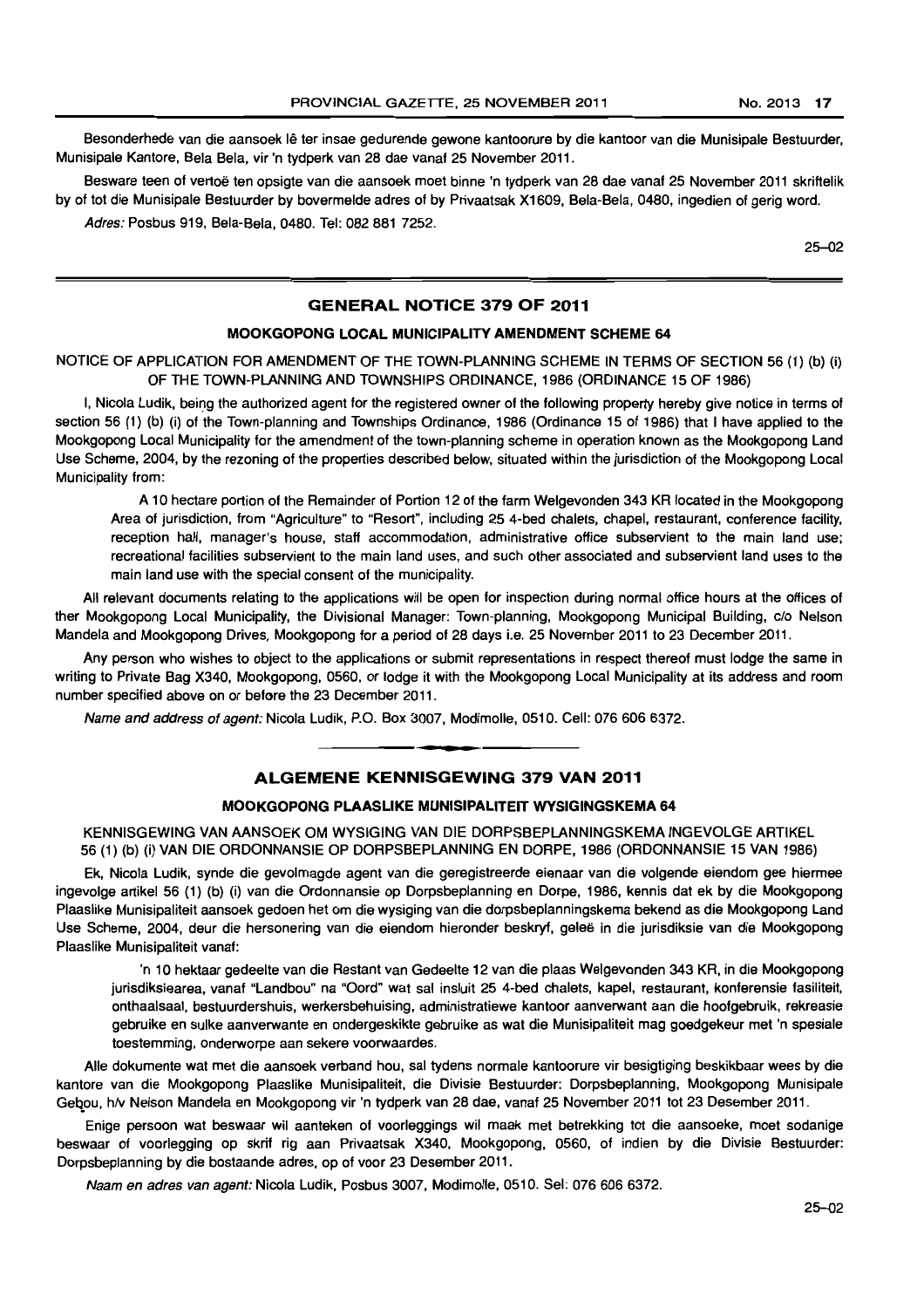#### GENERAL NOTICE 380 OF 2011

I, Theo Kotze, hereby give notice that I have applied to Makhado Local Municipality [in terms of section 56 (1) (b) (i) of the Town-planning and Townships Ordinance 1986], for the amendment of the Makhado Land Use Scheme 2009, in the following manner (on behalf of the owners):

Makhado Amendment Scheme 28: By the rezoning of Portion 1 of Ert 483, Louis Trichardt (64 Douthwaite Street), from "Residential 1" to "Residential 3", in order that 5 residential units can be erected on the property.

Makhado Amendment Scheme 29: By the rezoning of the Remainder of Ert 502, Louis Trichardt (corner Rissik & Munnik Streets), from "Residential 1" to "Special" for offices, in order that the existing house on the side can be used for office purposes.

Particulars of the applications will lie for inspection during normal office hours at the office of the Director, Municipal Secretarial, 1st Floor, Civic Centre, Makhado (Louis Trichardt) (128 Krogh Street), for a period of 28 days from 25 November 2011.

Objections to or representations in respect of the applications must be lodged with or made in writing to the Director, Municipal Secretarial at the above address or at Private Bag x2596, Makhado, 0920, within a period of 28 days from 25 November 2011.

Polokwane Amendment Scheme 289: I, also give notice that I have applied to Polokwane Municipality (in terms of section 56 (1) (b) (i) of the Town-planning and Townships Ordinance 1986), for the amendment of the town-planning scheme known as the Polokwane/Perskebult Town-planning Scheme, 2007, by the rezoning of Portion 1 of Erf 459, Pietersburg (3 Gneral Joubert Street, Polokwane), from Residential 2 with an annexure for a "Residential Building" to Special for offices. The purpose with the application is to use the property for office purposes.

Particulars of the application will lie for inspection during normal office hours at the office of the Manager: Spatial Planning & Land Use Management, Room 125, First Floor, West Wing, Civic Centre, c/o Landdros Mare & Bodenstein Streets, Polokwane, for a period of 28 days from 25 November 2011.

Objections to or representations in respect of the applications must be lodged with or made in writing to the Manager: Spatial Planning & Land Use Management, Polokwane Municipality, at the above address or at P.O. Box 111, Pietersburg, 0700, within a period of 28 days from 25 November 2011.

Removal of conditions of title: I also give notice that I have applied for the removal of conditions 2 (a) (b) & (c) in title deed T5448212010, to the Department of Co-operative Governance, Human Settlements & Traditional Affairs, in terms of section 3 (1) of the Removal of Restrictions Act, 1967. The mentioned title deed pertains to the Remainder of Portion 42 of the farm Rondebosch 287-LS (Makhado Local Municipality).

Particulars of the application will lie for inspection during normal office hours at the office of the Head of Department, Limpopo Province: Department of Co-operative Governance, Human Settlements & Traditional Affairs, 20 Rabe Street, Polokwane, for a period of 28 days from 25 November 2011.

Objections to or representations in respect of the application must be lodged with or made in writing to the Head of Department, Limpopo Province: Department of Co-operative Governance, Human Settlements & Traditional Affairs, Private Bag X9485, Polokwane, 0700, within a period of 28 days from 25 November 2011.

Address of agent: Developlan, P.O. Box 1883, Pietersburg, 0700. Tel: (015) 291-4177. Fax: 086 218 3267. E-mail: tecoplan@mweb.co.za

Date of first publication: 25 November 2011.

#### ALGEMENE KENNISGEWING 380 VAN 2011

. **- .** 

Ek, Theo Kotze, gee kennis dat ek, namens die eienaars van ondergemelde eiendomme aansoek gedoen het ingevolge artikel 56 (1) (b) (i) van die Ordonnansie op Dorpsbeplanning en Dorpe (Ordonnansie 15 van 1986), vir die wysiging van die dorpsbeplanningskema bekend as die Makhado Grondgebruikskema, 2009, op die volgende wyse:

Makhado-wysiglngskema 28: Deur die hersonering van Gedeelte 1 van Ert 483, Louis Trichardt (Douthwaitestraat 64), vana' "Residensieel 1" na "Residensieel 3" om sodoende 5 residensiele eenhede op die perseel op te kan rig.

Makhado-wysigingskema 29: Deur die hersonering van die Restant van Ert 502, Louis Trichardt (hoek van Rissik & Munnikstrate), vanaf "Residensieel 1" na "Spesiaal" vir kantore sodat die bestaande huis op die perseel vir die doel van kantore benut kan word.

<u>.</u><br>Besonderhede van voormelde aansoeke lê ter insae gedurende gewone kantoorure by die kantoor van die Direkteur, Munisipale Sekretariaat, 1 ste Vloer, Burgersentrum, Makhado (Louis Trichardt) (Kroghstraat 128), vir 'n tydperk van 28 dae vanaf 25 November 2011.

Besware teen of vertoë ten opsigte van die aansoeke moet binne 'n tydperk van 28 dae vanaf 25 November 2011 skriftelik by of tot die Direkteur, Munisipale Sekretariaat, by bovermelde adres of by Privaatsak X2596, Louis Trichardt, 0920, ingedien of gerig word.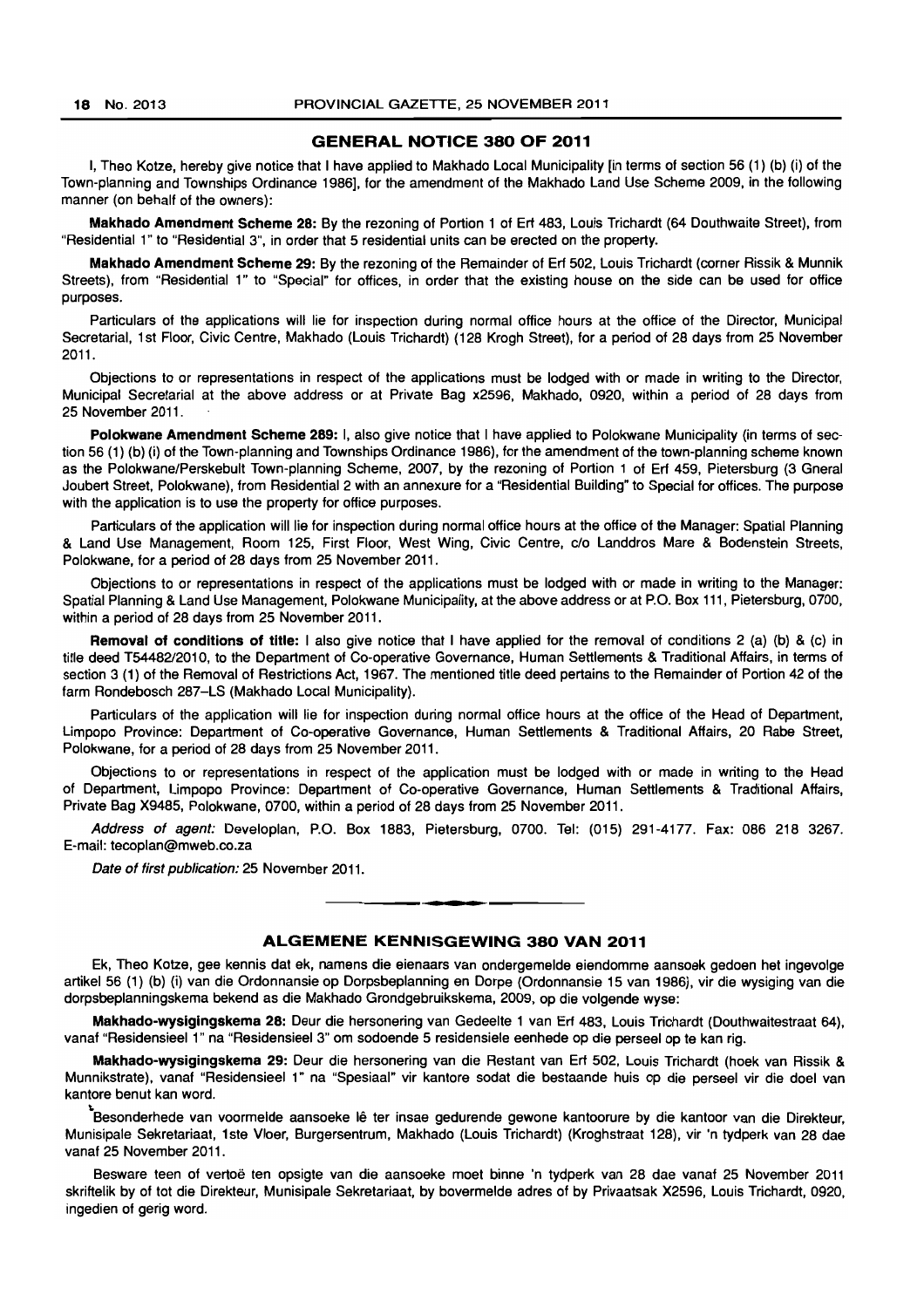Polokwane-wysigingskema 289: Ek gee ook kennis dat ek aansoek gedoen het by die Polokwane Munisipaliteit [ingevolge artikel 56 (1) (b) (i) van die ordonnansie op dorpsbeplanning en dorpe, 1986] vir die wysiging van die dorpsbeplanningskema bekend as die Polokwane/Perskebult-dorpsbeplanningskema, 2009, deur die hersonering van Gedeelte 1 van Ert 459, Pietersburg (General Joubertstraat 3, Polokwane) vanaf "Residensieel 2 met by bylaag vir 'n Resisensiele gebou" na "Spesiaal" vir kantore. Die doel met die aansoek is om die perseel vir kantoordoeleindes te benut.

Besonderhede van die aansoeke Iê ter insae gedurende gewone kantoorure by die kantoor van die Bestuurder: Ruimetelike Beplanning en Grondgebruikbeheer, Kamer 125, Eerstevloer, Westelike Vleuel, Burgersentrum, hlv Landros Mare- & Bodesleinslrate, Polokwane, vir 'n tydperk van 28 dae vanaf 25 November 2011.

Besware teen of vertoë ten opsigte van die aansoek moet binne 'n tydperk van 28 dae vanaf 25 November 2011 skriftelik by of tot die Bestuurder: Ruimtelike Beplanning en Grondgebruikbeheer, Polokwane Munisipaliteit, by bovermelde adres of by Posbus 111, Pietersburg, 0700, ingedien of gerig word.

Opheffing van titlevoorwaardes: Ek gee ook kennis dat ek aansoek gedoen het vir die verwydering van voorwaardes 2 (a) (b) & (c) in Titelakte T5448212010, by die Departement van Ko-operatiewe Regering, Menslike Vestiging en Tradisionele Aangeleenthede, ingevolge artikel 3 (1) van die Opheffing van Beperkings Wet, 1967. Voormelde titelakte het betrekking op die Restant van Gedeelte 42 van die plaas Rondesbosch 287-LS (Makhado Plaaslike Munisipaliteit).

Besonderhede van die aansoek lê ter insae gedurende kantoorure by die kantoor van die Hoof van die Departement, Limpopo Provinsie: Departement Ko-operatiewe Regering, Menslike Vestiging en Tradisionele Aangeleenthede, Rabestraat 20, Polokwane, vir 'n tydperk van 28 dae vanaf 25 November 2011.

Besware teen of vertoe ten opsigte van die aansoek moet binne 'n tydperk van 28 dae vanaf 25 November 2011 skriftelik by of tot die Hoof van die Departement, Limpopo Provinsie: Departement Ko-operatiewe Regering, Menslike Vestiging en Tradisionele Aangeleenthede, Privaatsak X9485, Polokwane, 0700, ingedien of gerig word.

Adres van agent: Developlan, Posbus 1883, Pietersburg, 0700. Tel: (015) 291-4177. Faks: 086 218 3267. E-pos: tecoplan@mweb.co.za

Datum van eerste publikasie: 25 November 2011.

25-2

#### **GENERAL NOTICE 381 OF 2011**

#### THABAZIMBI AMENDMENT SCHEME 309

NOTICE OF APPLICATION FOR THE AMENDMENT OF THE PERI-URBAN AREAS TOWN-PLANNING SCHEME, 1975 IN TERMS OF SECTION 56 (1) (b) (i) OF THE TOWN-PLANNING AND TOWNSHIPS ORDINANCE, 1986 (ORDINANCE No. 15 OF 1986)

I, Izel van Rooy, from the firm Plan Wize Town and Regional Planners, being the authorized agent of the owner of the properties mentioned below hereby give notice in terms of section 56 (1) (b) (i) of the Town-planning and Townships Ordinance, 1986 (Ordinance 15 of 1986) that I have applied to the Thabazimbi Municipality for the amendment of the Town Planning Scheme known as the Peri-Urban Areas Town-planning Scheme, 1975, by the rezoning of the following properties:

- Erf 581, Setaria Extension 2 from "Special" for "Business 3" to "Special" for "Business 1" subject to similar uses and standard conditions as described in the Thabazimbi Town-planning Scheme, 1992; and
- Erf 582, Setaria Extension 2 from "Special" for "Business 4" to "Special" for "Business 1" subject to similar uses and standard conditions as described in the Thabazimbi Town-planning Scheme, 1992.

Particulars of the application will lie for inspection during normal office hours at the office of the Municipal Manager, Thabazimbi Municipality, 7 Rietbok Street, Thabazimbi, for a period of 28 days from 25 November 2011.

Objections to or representations in respect of the application must be lodged with or made in writing to the Municipal Manager, Thabazimbi Municipality, at the above address or at Private Bag X530, Thabazimbi, 0380, within a period of 28 days from 25 November 2011.

Address of agent: Plan Wize Town and Regional Planners, PO Box 2445, Thabazimbi, 0380. Tel: (014) 772-1758/082 449 7626. (Ref. No. T0329.)

**• •** 

# **ALGEMENE KENNISGEWING 381 VAN 2011**

#### THABAZIMBI-WYSIGINGSKEMA 309

KENNISGEWING VAN DIE AANSOEK OM DIE WYSIGING VAN DIE BUITESTEDELIKE GEBIEDE DORPSBE-PLANNINGSKEMA, 1975 INGEVOLGE ARTIKEL 56 (1) (b) (i) VAN DIE ORDONNANSIE OP DORPSBEPLANNING EN DORPE, 1986 (ORDONNANSIE 15 VAN 1986)

Ek, Izel van Rooy van die firma Plan Wize Stads-en Streekbeplanners, synde die gemagtigde agent van die eienaar van die ondergenoemde eiendomme, gee hiermee ingevolge Artikel 56 (1) (b) (i) van die Ordonnansie op Dorpsbeplanning en Dorpe. 1986 (Ordonnansie 15 van 1986), kennis dat ek by die Thabazimbi Munisipaliteit aansoek gedoen het om die wysiging van die dorpsbeplanningskema bekend as Buitestedelike Gebiede-dorpsbeplanningskema, 1975, deur die hersonering van die volgende eiendomme: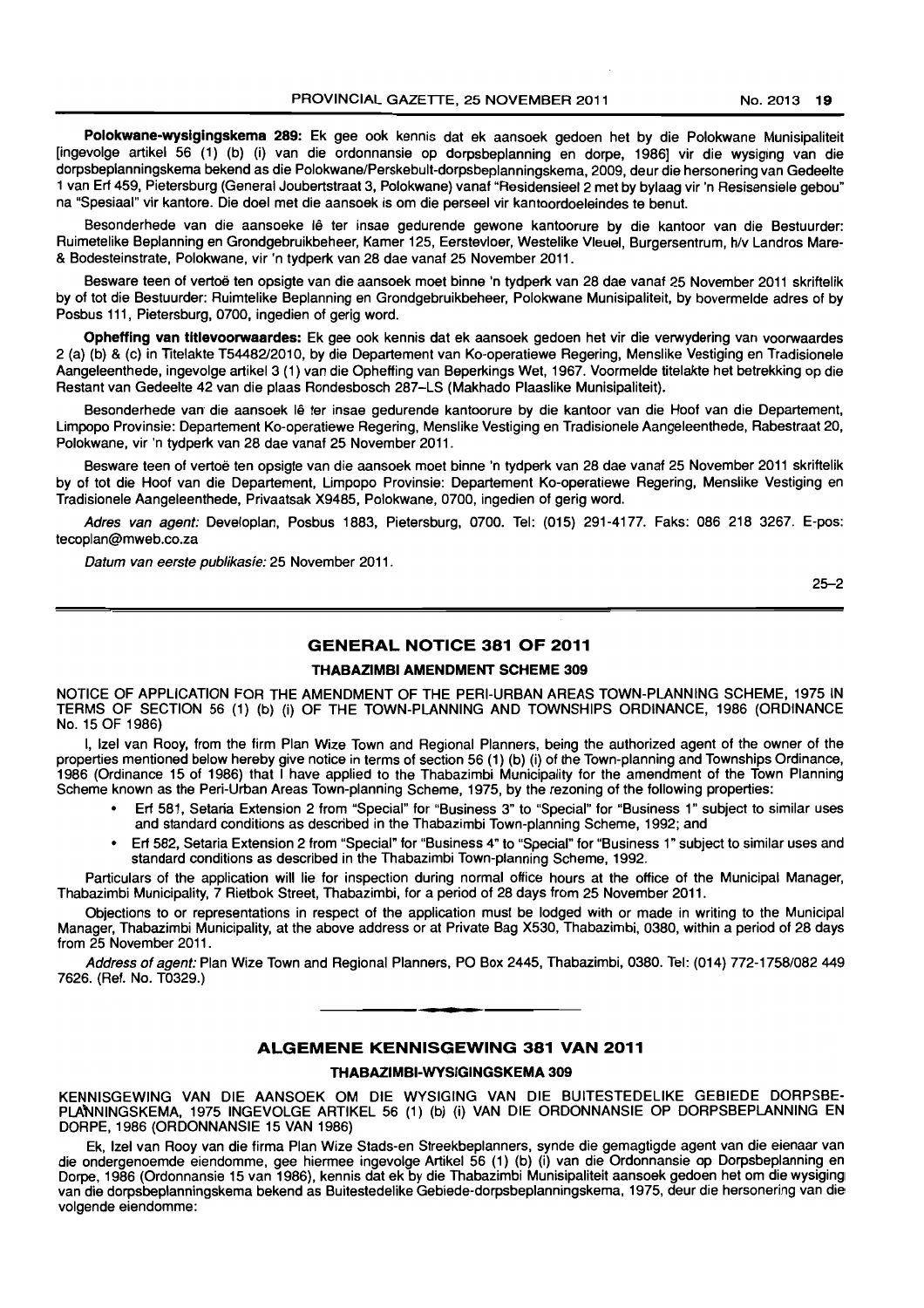- Erf 581, Setaria Uitbreiding 2 van "Spesiaal" vir "Besigheid 3" na "Spesiaal" vir "Besigheid 1" onderhewig aan dieselfde gebruike en standaard voorwaardes soos omskryf in die Thabazimbi-dorpsbeplanningskema, 1992, en;
- Erf 582, Setaria Uitbreiding 2 van "Spesiaal" vir "Besigheid 4" na "Spesiaal" vir "Besigheid 1" onderhewig aan dieselfde gebruike en standaard voorwaardes soos omskryf in die Thabazimbi-dorpsbeplanningskema, 1992.

Besonderhede van die aansoek lê ter insae gedurende gewone kantoorure by die kantoor van die Munisipale Bestuurder. Thabazimbi Munisipaliteit, Rietbokstraat 7, Thabazimbi, vir 'n tydperk van 28 dae vanaf 25 November 2011.

Besware teen of vertoë ten opsigte van die aansoek moet binne 'n tydperk van 28 dae vanaf 25 November 2011 skriftelik by of tot die Munisipale Bestuurder, Thabazimbi Munisipaliteit, by bovermelde adres of by Privaatsak X530, Thabazimbi, 0380, ingedien of gerig word.

Adres van agent: Plan Wize Stads- en Streekbeplanners, Posbus 2445, Thabazimbi, 0380. Tel: (014) 772-1758/082 449 7626. (Verw No. T0329.)

25-2

#### **GENERAL NOTICE 382 OF 2011**

REMOVAL OF RESTRICTIONS ACT, 1967

REMOVAL OF THE CONDITIONS OF TITLE OF PORTIONS 138 AND 143 (PORTIONS OF PORTION 71) OF THE FARM PIET POTGIETERSRUS) TOWN & TOWNLANDS 44, REGISTRATION DIVISION K.S., NORTHERN PROVINCE

#### **(MOGALAKWENA LOCAL MUNICIPALITY)**

It is hereby notified that an application has been made in terms of section 3 (1) of the Removal of Restrictions Act, 1967 for the removal of the conditions of title deeds of Portions 138 & 143 (portions of Portion 71) of the farm Piet Potgietersrus Town and Townlands 44, Registration Division K.S. Limpopo Province, Mogalakwena Municipal Area, to be utilized for the purposes of offices.

The application and the relevant documents are open for inspection at the office of the Deputy Director General, Limpopo Province, Local Government & Housing, c/o Rabé and Market Street. Polokwane and the office of the Town Planner, Mogalakwena Municipality, Civic Centre, Retief St. until 22 December 2011 (4 weeks from date of publication).

Objections to the application *may* be lodged in writing with the Deputy Director General, Limpopo Province, Local Government & Housing, at the above address or Private Bag X9485 , Polokwane, 0700, on or before 22 December 2011 and shall reach this office not later than 14:00 on the mentioned date. . **- .** 

## **ALGEMENE KENNISGEWING 382 VAN 2011**

#### WET OP OPHEFFING VAN BEPERKINGS, 1967

OPHEFFING VAN BEPERKINGS VAN TITEL VAN GEDEELTES 138 EN 143 ('N GEDEELTES VAN GEDEELTE 71) VAN DIE PLAAS PIET POTGIETERSRUS TOWN & TOWNLANDS 44, REGISTRASIE AFDELING K.S., NOORDELIKE PROVINSIE

#### **(MOGALAKWENA MUNIUSIPALITEIT)**

Hiermee word bekend gemaak dat ingevolge die bepalings van artikel 3 (1) van die Wet op Opheffing van Beperkings, 1967, aansoek gedoen is vir die opheffing van die titelvoorwaardes van Gedeeltes 138 & 143 *Cn* gedeelte van Gedeelte 71) van die plaas Piet Potgietersrus Town & Townlands 44, Rregistrasie Afdeling K.S., Noordelike Provinsie (Mogalakwena Munisipaliteit) ten einde dit moontlik te maak am die perseel te gebruik vir die doeleindes van 'n kantoor ontwikkeling.

Die aansoek en die betrokke dokumente lê ter insae in die kantoor van die Adjunk Direkteur Generaal, Limpopo Provinsie: Plaaslike Regering en Behuising, h/v Rabé- en Markstraat, Polokwane, en in die kantoor van die en in die kantoor van die Stadsbeplanner, Mogalakwena Munisipaliteit, Burgersentrum, Retiefstraat, westelike vleuel tot 22 Desember 2011 .

Besware teen die aansoek kan voor of op 22 Desember 2011 skriftelik by die Adjunk Direkteur Generaal, Limpopo Provinsie: Plaaslike Regering en Behuising by bovermelde adres of Privaatsak X9485, Polokwane, 0700, ingedien word en moet die kantoor nie later nie as 14:00 op genoemde datum bereik.

25-2

#### **GENERAL NOTICE 383 OF 2011**

Nd'rICE OF APPLICATION IN TERMS OF THE REGULATIONS FOR THE ADMINISTRATION AND CONTROL OF TOWN-SHIPS IN BLACK AREAS, 1962 (PROCLAMATION R293 OF 1962)

We, Masungulo Town and Regional Planners, being an authorized agent of the owner of the erf mentioned below, hereby give notice in terms of the Regulations for the Administration and Control of Townships in Black Areas, 1962 (Proclamation R293 of 1962), that we have applied to the Department of Local Government and Housing, Limpopo, for the rezoning of Portion 3 of Erf 22 A. Giyani, from "Business 2" to "Business 1 ".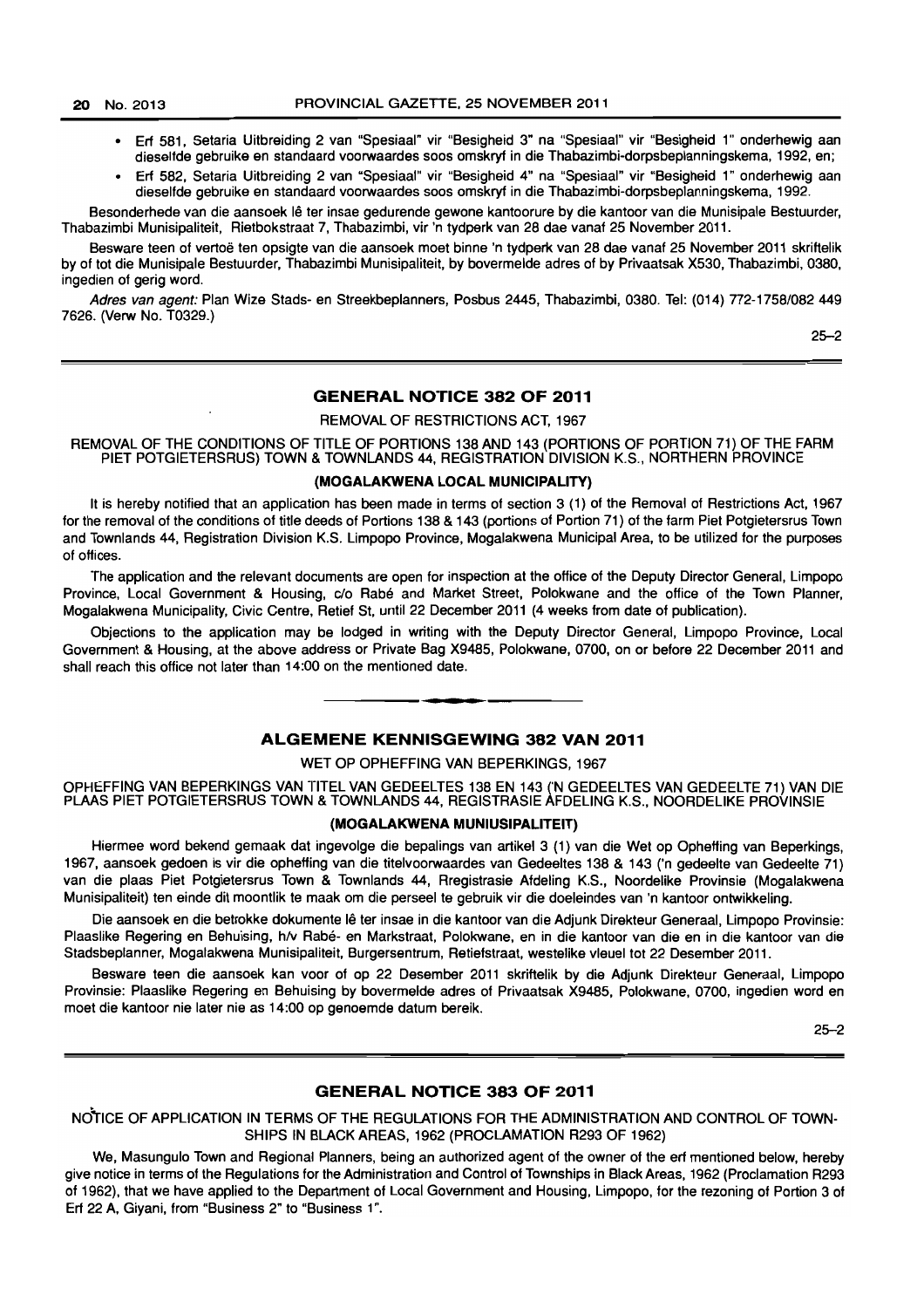The relevant plans, documents and information are available for inspection at office no's 28 and or 36. Planning and Land Use Management, Ground Floor, Local Government and Housing, Limpopo, 15 Rabe Street, Polokwane, 0699, for a period of 28 days from 25 November 2011 (the date of the first publication of the notice).

Objections to or representations in respect of the application must be lodged with or made in writing to the Planning and Land Use Section, Department of Local Government and Housing at the above address or at Private Bag X9485, Polokwane. 0700, within a period of 28 days from 25 November 2011.

Address of agent: Masungulo Town & Regional Planners. 24F Vanadium Street, Ghroompark, Mokopane, 0600. Tel. (015) 491-4521. Fax (015) 491-2221.

## ALGEMENE KENNISGEWING 383 VAN 2011

**• I** 

KENNISGEWING VAN AANSOEK INGEVOLGE DIE REGULASIES VIR DIE ADMINISTRASIE EN BEHEER VAN DORPE IN SWART GEBIEDE, 1962 (PROKLAMASIE 293 VAN 1962)

Ons, Masungulo Stadsbeplanners, synde die gemagtigde agente van die eienaar van die ondergenoemde erl. gee hiermee ingevolge die Regulasies vir die Administrasie en Beheer van Dorpe in Swart Gebiede, 1962 (Proklamasie 293 van 1962) kennis dat ons by die Departement van Plaaslike Regering en Behuising, Limpopo, aansoek gedoen het deur die hersonering van Gedeelte 3 van Erf 22 A, Giyani, vanaf "Besigheid 2" na "Besigheid 1".

Besonderhede van die aansoek lê ter insae gedurende kantoorure by kantoornommers 28 en/of 36, Beplanning en Grondgebruiks Bestuur, Grond Vloer, Plaaslike Regering en Behuising, Limpopo. Rabestraat 15, Polokwane, 0699. vir 'n tydperk van 28 dae vanaf 25 November 2011 (datum van die eerste publikasie).

Besware teen of vertoe ten opsigte van die aansoek moet binne 'n tydperk van 28 dae vanaf 25 November 2011 skriftelik by die Afdeling vir Beplanning en Grondgebruiksbestuur. Departement van Plaaslike Regering en Behuising ingedien word of by Privaatsak X9485, Polokwane, 0700. ingedien of gerig word.

Adres van agent: Masungulo Stads- en Streeksbeplanners, Vanadiumstraat 24F, Ghroompark. Mokopane. 0600. Tel. (015) 491-4521. Faks (015) 491-2221.

#### GENERAL NOTICE 384 OF 2011

# NOTICE OF DECLARATION OF A TOWN TO BE A FORMALIZED TOWN IN TERMS OF THE UPGRADING OF LAND TENURE RIGHTS ACT, 1991 (ACT 112 OF 1991) DWARSLOOP-A

By virtue of the powers delegated to me by the Minister of Rural Development & Land Reform in terms of section 24A of the Upgrading of Land Tenure Rights Act. 1991 (Act 112 of 1991), I. Mr. S. Lekganyane. in my capacity as the MEG for the Local Government and Housing, Limpopo Province, in terms of section 15 (1) of the Upgrading of Land Tenure Rights Act. 1991 (Act 112 of 1991). hereby declare Dwarsloop-A, situated on Portion 3 (a portion of Portion 1) of the farm Dwarsloop No. 248 KU, to be a formalized Town, subject to the Land Use conditions imposed either in terms of section 12 of the Land Tenure Rights Act, 1991 (Act 112 of 1991). or in the Township Register and/or individual Title Deeds of erven in the Town, or in any legal manner.

#### ALGEMENE KENNISGEWING 384 VAN 2011

-**-.** 

#### KENNISGEWING VAN VERKLARING VAN 'N DORP TE BE 'N FORMELE ORDONNANSIE IN TERME VAN DIE OPGRADERING VAN GRONDBESITREGTE, 1991 (WET 112 VAN 1991) DWARSLOOP-A

Uit hoofde van die gesag aan my gedelegeer deur die Minister van Landelike Ontwikkeling en Grondhervorming in terme vag artike! 24A van die Upgrading of Land Tenure Rights Act, 1991 (Act 112 of 1991), Ek, Mr. S. Lekganyane, in my hoedanigheid as die LUR vir Plaaslike Regering en Behuising, Limpopo Provinsie, in terme van artikel 15 (1) van die Opgradering van Grondbesitregte (Wet 112 van 1991), verklaar hiermee Dwarsloop-A, gelee op Gedeelte 3 ('n gedeelte van Gedeelte 1) van die plaas Dwarsloop No. 248 KU, om 'n tormaliseer Dorp, onderworpe aan die Grondgebruik Voorwaardes opgelê óf in terme van artikel 12 van die Opgradering van Grondbesitregte (Wet 112 van 1991), of in die dorp Registreer en/of individu Titelaktes van erwe in die dorp. of in enige wettige wyse.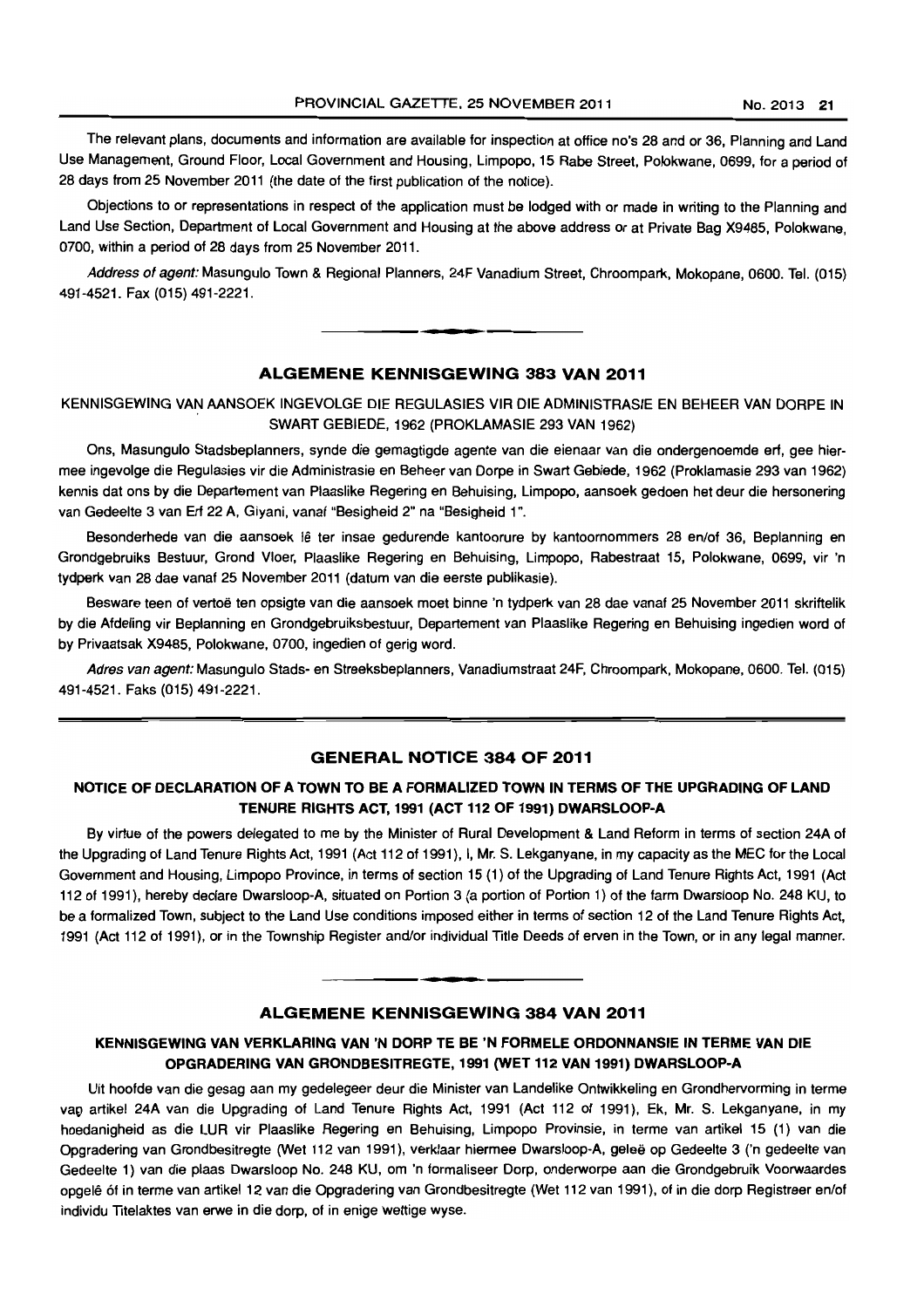t

#### GENERAL NOTICE 385 OF 2011

#### NOTICE OF DECLARATION OF A TOWN TO BE A FORMALIZED TOWN IN TERMS OF THE UPGRADING OF LAND TENURE RIGHTS ACT, 1991 (ACT 112 OF 1991) MAVILJAN-A

By virtue of the powers delegated to me by the Minister of Rural Development & Land Reform in terms of section 24A of the Upgrading of Land Tenure Rights Act, 1991 (Act 112 of 1991), I, Ms. K.C. Mashego-Dlamini, in my capacity as the MEC for Agriculture, Rural Development & Land Administration, in terms of section 15 (1) of the Upgrading of Land Tenure Rights Act, 1991 (Act 112 of 1991), hereby declare Maviljan-A, situated on Portion 16 of the farm Maviljan No. 252 KU, to be a formalized Town, subject to the Land Use conditions imposed either in terms of section 12 of the Land Tenure Rights Act, 1991 (Act 112 of 1991), or in the Township Register and/or individual Title Deeds of erven in the Town, or any legal manner. **-.** 

#### ALGEMENE KENNISGEWING 385 VAN 2011

#### KENNISGEWING VAN VERKLARING VAN 'N DORP TE BE 'N FORMELE ORDONNANSIE IN TERME VAN DIE OPGRADERING VAN GRONDBESITREGTE, 1991 (WET 112 VAN 1991) MAVILJAN-A

Uit hoofde van die gesag aan my gedelegeer deur die Minister van Landelike Ontwikkeling en Grondhervorming in terme van artikel 24A van die Upgrading of Land Tenure Rights Act, 1991 (Act 112 of 1991), Ek, Me K.C. Mashego-Dlamini, in my hoedanigheid as die LUR vir Landbou, Landelike Ontwikkeling & Grond Administrasie, in terme van artikel 15 (1) van die Upgrading of Land Tenure Rights Act, 1991 (Act 112 of 1991), verklaar hiermee Maviljan-A, gelee op Gedeelte 16 van die plaas Maviljan No. 252 KU, om 'n formaliseer Dorp, onderworpe aan die Grondgebruik Voorwaardes opgele 6f in terme van artikel12 van die Upgrading of Land Tenure Rights Act, 1991 (Act 112 of 1991), of in die dorp Registreer en/of individu Titelaktes van. erwe in die dorp, of in enige wettige wyse.

#### GENERAL NOTICE 390 OF 2011

#### LIMPOPO GAMBLING ACT, ACT 4 OF 1996, AS AMENDED

#### APPLICATION FOR A BOOKMAKER LICENCE

Notice is hereby given that J. M. and D. M. J. Chauke, trading as Fortwood Transport Enterprises CC, intends submitting an application to the Limpopo Gambling Board on 21 November 2011, for a bookmaker licence.

The application will be open to public inspection at the office of the Limpopo Gambling Board at 22 Schoeman Street, Polokwane, Limpopo Province, South Africa, from 21 November 2011.

1. The purpose of the application is to obtain a licence to operate bookmaker operations on the premises in the Province of Limpopo.

2. The applicant's premises (business) is located at 179 Babalao Street, Bela-Bela.

3. The owners and/or managers of the business are as follows: Judas Matimbe Chauke (ID 5402095709088), and Desia Mmule Jane Chauke (ID 5811170814086).

Attention is directed to the provisions of section 26 of the Limpopo Gambling Act, 4 of 1996, as amended, which makes provision for the lodging of written objections in respect of the application.

Such objections should be lodged with the Chief Executive Officer of the Limpopo Gambling Board, 22 Schoeman Street, Polokwane, or Private Bag X9520, Polokwane, 0700, within 30 days from 25 November 2011.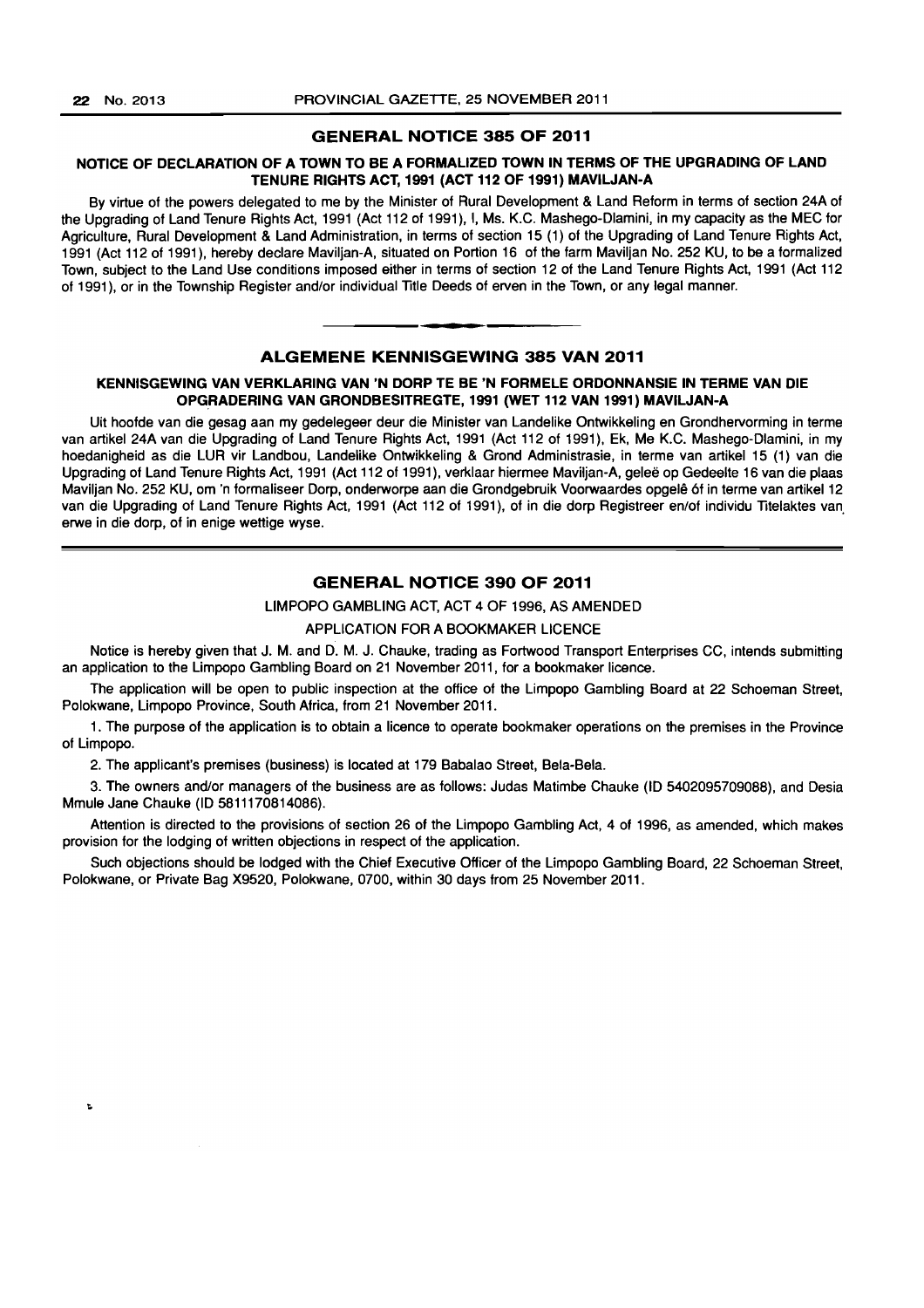#### GENERAL NOTICE 386 OF 2011

#### UMPOPO GAMSlING BOARD ACT 4 Of 1996. AS AMENDED APPUCATION FOR A SITE OPERATOR UCENSE CAPRICORN DISTRICT

Notice is hereby given that:

- 1) Ilze Mocke being the applicant and the owner of the business, trading as Buffalo Pub. The applicants business is located at: Plot 24a portion of the 2.0 farm palm number 681, Registration Division LS. Pietersburg.
- 2) Abram lesetja Ramaphoko the applicant and the owner of the business, trading as Abies Tavern. The applicants business is located at: freedom drive 3141, Seshego.
- 3) Carpe Diem Trust being the applicant and Petrus jacobus Kruger the owner of the business, trading as Soetdoring Buiteklub. The applicants business is located at: Gedeelte 134, Plaas Doornbult 624 L.S, Pietersburg.
- 4) Carpe Diem Trust being the applicant and Petrus Jacobus Kruger the owner of the business, trading as Pendoring Pub & Grill. The applicants business is located at: Shop, Dalmada Shopping centre on a portion 23 (A portion of portion 21) of the farm geluk 998, Registration Division LS
- 5) Moloko Estherne Kwena being the applicant and owner of the business, trading as Eazy Snacks Pub. The applicants business is located at: Erf no 1923 Zone 3, Township Seshego 1-2.
- 6) Makhubela William Yingwani being the applicant and owner of the business, trading as Lota Ditshaba Liquor Restaurant. The applicants business is located at: Stand no 34, Republic Street, Dendron farm registration division No 170LS, Pietersburg.
- 7) Paradise Road Investments 84 CC being the applicant, Manuel Benedlto Fernandes and Jose Manuel Caldeira Dos Santos being the owners of the business, trading as Big Brothers. The applicants business is located at: Pietersburgstraat 34, Annadale.
- 8) limpopo Indoor Sport Arena CC being the applicant, Nel, Frederick Albert Carel and Bloem, Petrus Johannes Erasmus being the owners of the business, trading as limpopo Indoor Sports Arena CC. The applicants business is located at: Building B 0007, Cashbuild 1, Eft no 5782 40 Gypson Street, Superbia Polokwane.
- 9) Ngoato Josias Mphepa being the applicant and owner of the business, trading as Percy-Pepsy Tavern. The applicants business is located at: No 1252, Thutu street zone 4, Sesnego.
- 10) Longyuan Trading CC being the applicant and Xinhua Zhuang being owner of the business, trading as Sparties Restaurant. The applicants business is located at: 54 Dahl Street Pietersburg.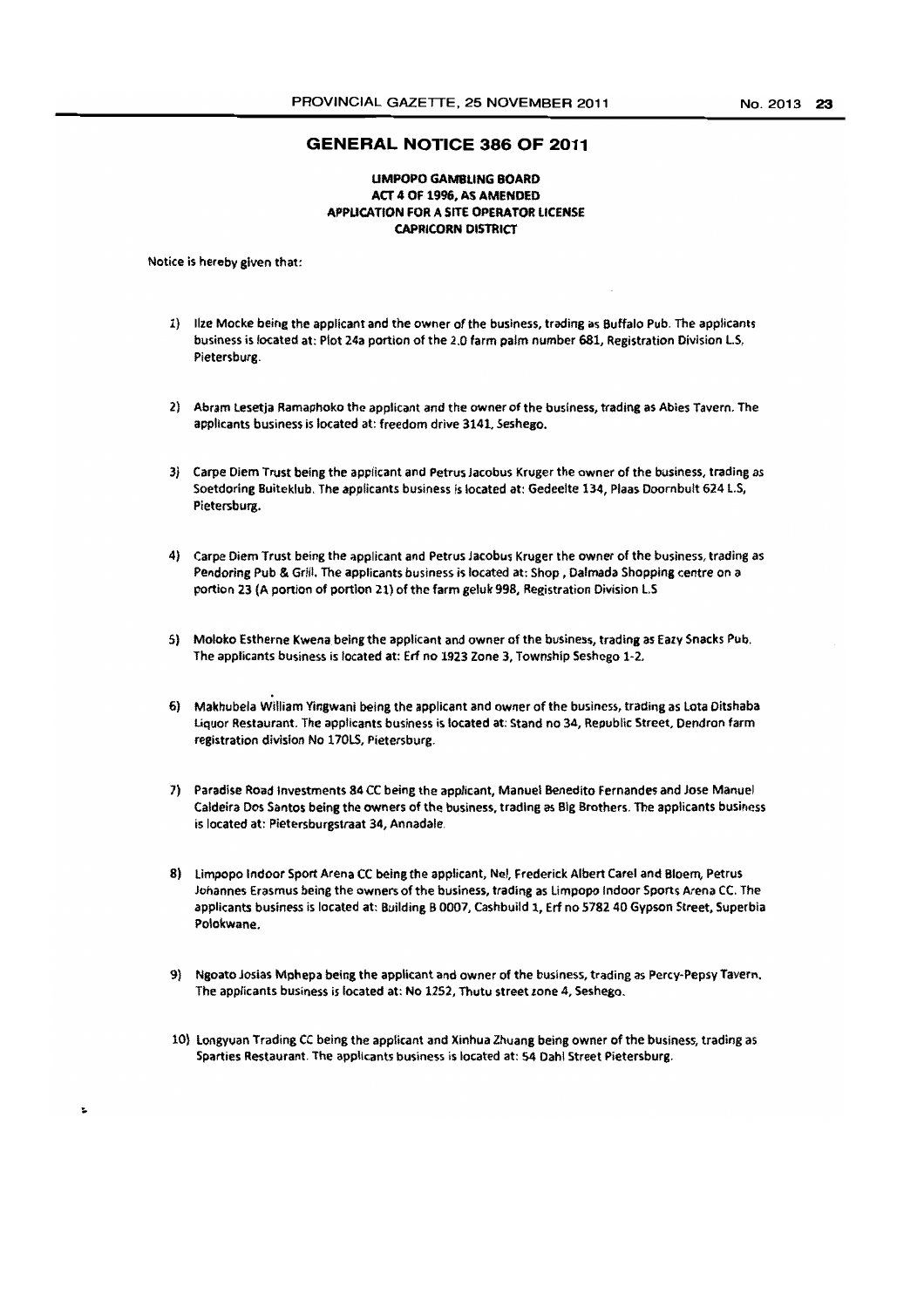11) SA Goods Trading CC being the applicant and Xinhua Zhuang being owner of the business, trading as Highpoint Restaurant. The applicants business is located at: Dahlstreet 52 erf Number 4102, Pietersburg 0700

Intends submitting an application to the Limpopo Gambling Board on 30<sup>th</sup> November 2011 for a Site Operator license

The application will be open to the public inspection at the office of the Limpopo Gambling Board at 22 Schoeman Street, Polokwane, Limpopo Province, South Africa from 5<sup>th</sup> December 2011 The purpose of the application is to obtain a license to operate and keep limited payout machines on the site premises in the Province of limpopo.

Attention is directed to the provisions of Section 26 of the limpopo Gambling Board Act 4 of 1996, as amended, which makes provision for the lodging of written objections in respect of the application. Such objections should be lodged with the Chief Executive Office of the limpopo Gambling Board, 22 Schoeman Street, Polokwane, or private bag X 9520, 0700, within 30 days from 5<sup>th</sup> December 2011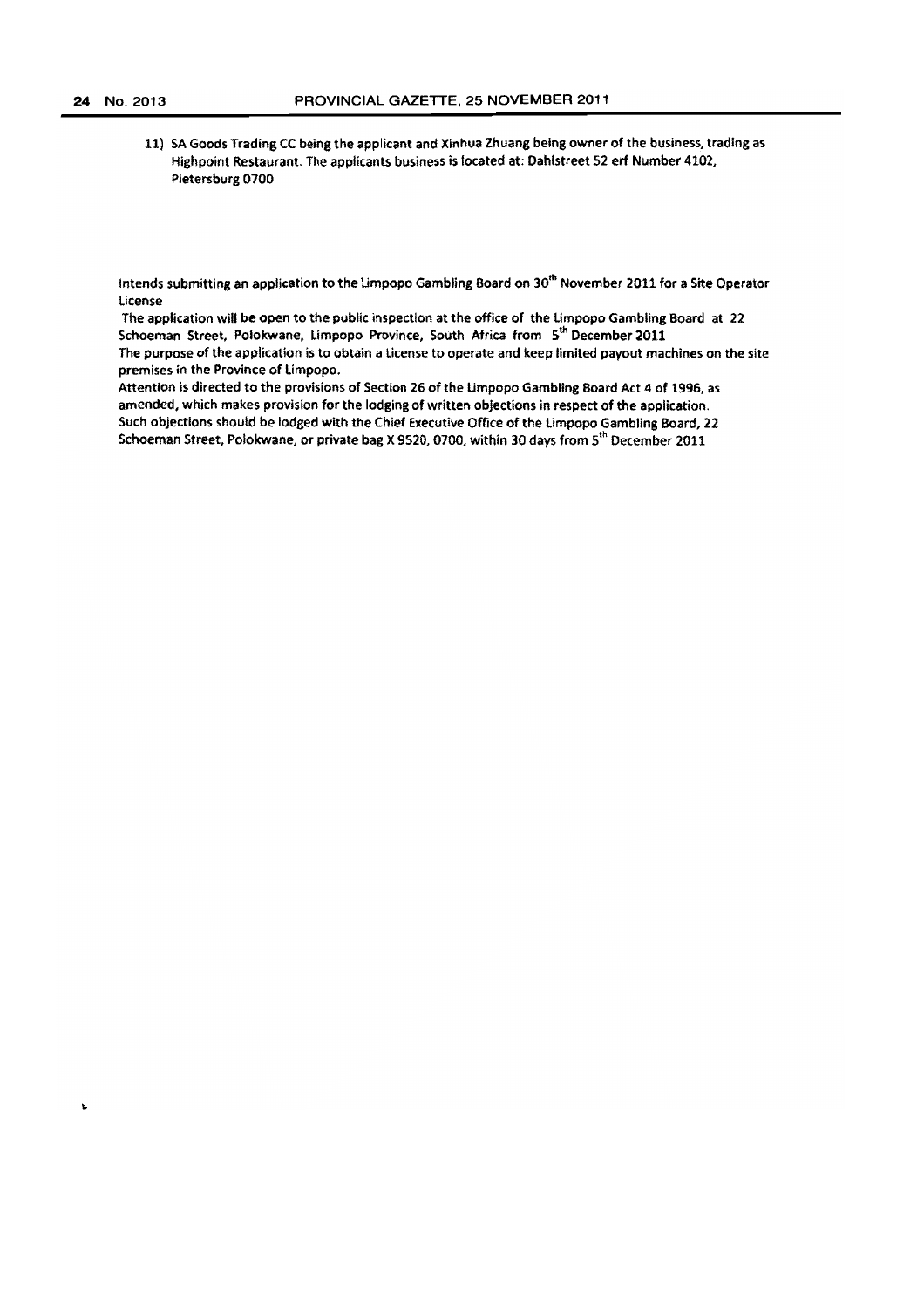#### **GENERAL NOTICE 387 OF 2011**

#### UMPOPO GAMBUNG BOARD ACT 4 Of 1996, AS AMENDED APPUCATION FOR A SITe OPERATOR LICENSE MOPANI DISTRICT

Notice is hereby given that:

Ł

- 1) leon Marlon Nkhwashu being the applicant and the owner of the business, trading as Talk of the Town Restaurant. The applicants business is located at; Natpac-Gegoukompleks, Bothastraat, Duiwelskloof.
- 2) Mohlala Alpheus Sefalafala being the applicant and owner of the business, trading as Moshabela Liquor Tavern, The applicants business is located at: Stand no 501 ooghoek 683 LT, Mawa Block 12, Bolobedu.
- 3) Derick Malubana being the applicant and owner of the business, trading as Mdende Beer Garden. The applicants business is located at: Shop no 2. Stand no 2, Nkambako Village Mamitwa, Ritave.
- 4) Fanisa Gaster Risaba being the applicant and owner of the business, trading as Risaba Restaurant. The applicants business is located at: 133 Nkambako Village, Mamitwaskop, Ritave.
- 5) AA and J Services Being the applicant, Rodgers Antony Howard and Leon Andre De Villiers being the owners of the business, trading as Leshaba Foods Eethuis. The applicants business is located at: 555 Plaas Pusela, letaba, Tzaneen.
- 6) Ngwako Albert Phatudi being the applicant and owner of the business, trading as Vizo Vizo liquor Inn. The applicants business is located at: Vaalwater 11 village farm roelfonteln no 161LT, Sekgosese
- 7) Anthony Chakkachamparambil Sam being the applicant and owner of the business, trading as Cheers Liquor Restaurant. The applicants business is located at: Shop no 7 Portion of erf 2111 lenyenye Naphuno 1-2.

Intends submitting an application to the Limpopo Gambling Board on 30<sup>th</sup> November 2011 for a Site Operator license

The application will be open to the public inspection at the office of the limpopo Gambling Board at 22 Schoeman Street, Polokwane, Limpopo Province, South Africa from 5<sup>th</sup> December 2011 The purpose of the application is to obtain a license to operate and keep limited payout machines on the site premises in the Province of limpopo.

Attention is directed to the provisions of Section 26 of the Limpopo Gambling Board Act 4 of 1996, as amended. which makes provision for the lodging of written objections in respect of the application. Such objections should be lodged with the Chief Executive Office of the limpopo Gambling Board, 22 Schoeman Street, Polokwane, or private bag X 9520, 0700, within 30 days from 5<sup>th</sup> December 2011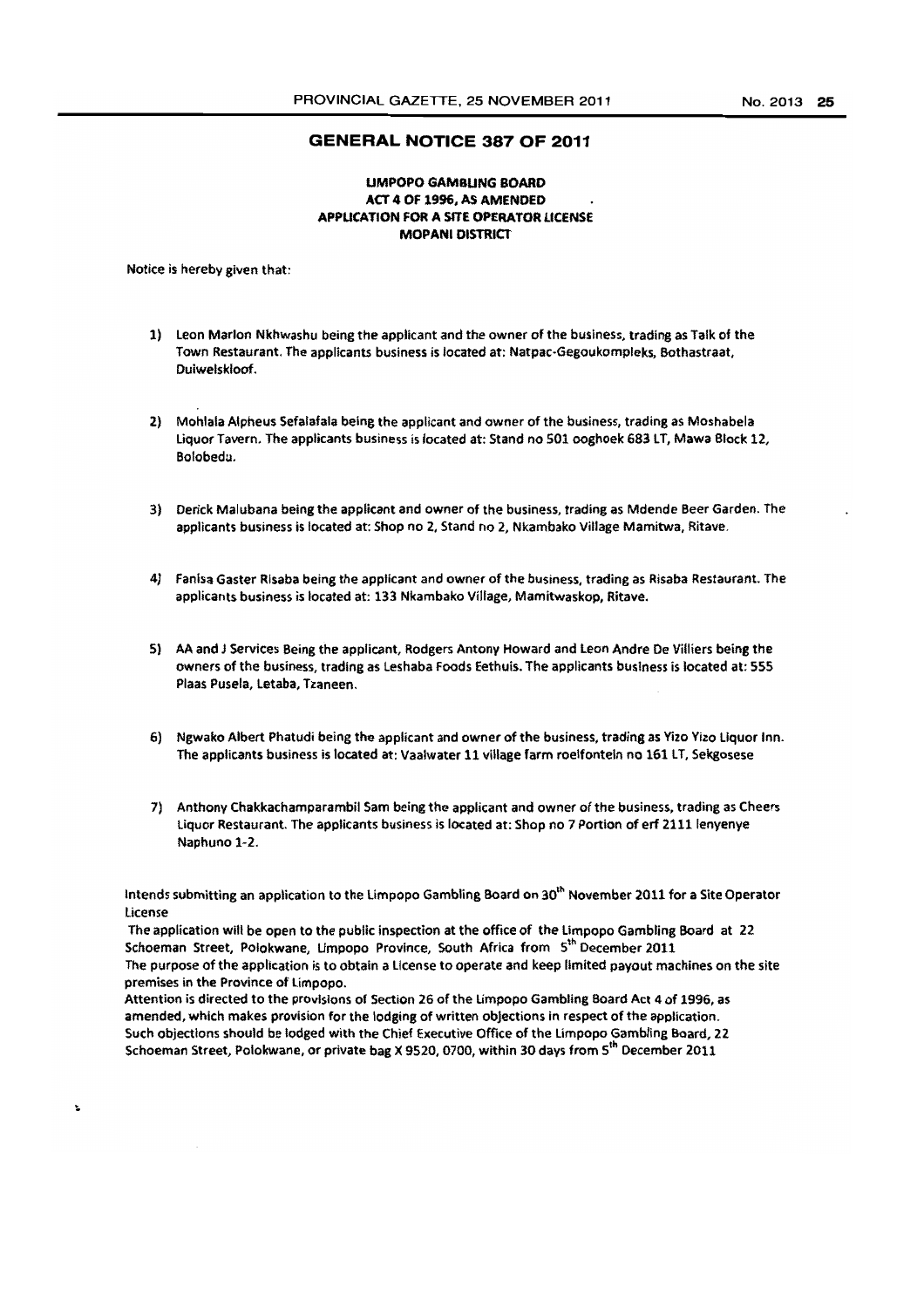#### **GENERAL NOTICE 388 OF 2011**

#### **UMPOPO GAMBLING BOARD ACT 4 OF 1996, AS AMENDED APPUCATION FOR A SITE OPERATOR UCENSE VHEMBE DISTRICT**

Notice is hereby given that:

- 1) Mavhengani Netshifhefhe being the applicant and the owner of the business, trading as Pat Manet Eating House. The applicants business is located at: Ngovhe!a Village, Chibase, Thohoyandou 213 MT.
- 2) Mzamanl Eric Manganyi being the applicant and owner of the business. trading as loss Matheka. The applicants business is located at: Shop 2. Erf No 37, Farm Chavani Village 78, Hlanganani. Registration Division L.T.
- 3) Mzamani Eric Manganyi being the applicant and owner of the business, trading as loss Matheka 11. The applicants business is located at: Erf no 87 Riverplaats village portion of riverplaaats 87, hlanganani.
- 4) Rendanl Rachel Mudau being the applicant and owner of the business, trading as Night Rider Eating House. The applicants business is located at: Makwerela 4733, Ext 3, Sibasa Thohoyandou.
- 5) Gezani Petrus Mhangani being the applicant and owner of the business, trading as Mhangani Eating House. The applicants business is located at: 779 h, Shtihlaml Malumelele.

Intends submitting an application to the Limpopo Gambling Board on 30<sup>th</sup> November 2011 for a Site Operator License

The application will be open to the public inspection at the office of the limpopo Gambling Board at 22 Schoeman Street, Polokwane, limpopo Province, South Africa from 5'" December 2011 The purpose of the application is to obtain a License to operate and keep limited payout machines on the site premises in the Province of limpopo.

Attention is directed to the provisions of Section 26 of the limpopo Gambling Board Act 4 of 1996, as amended, which makes provision for the lodging of written objections in respect of the application. Such objections should be lodged with the Chief Executive Office of the Limpopo Gambling Board, 22 Schoeman Street, Polokwane, or private bag X 9520, 0700, within 30 days from 5<sup>th</sup> December 2011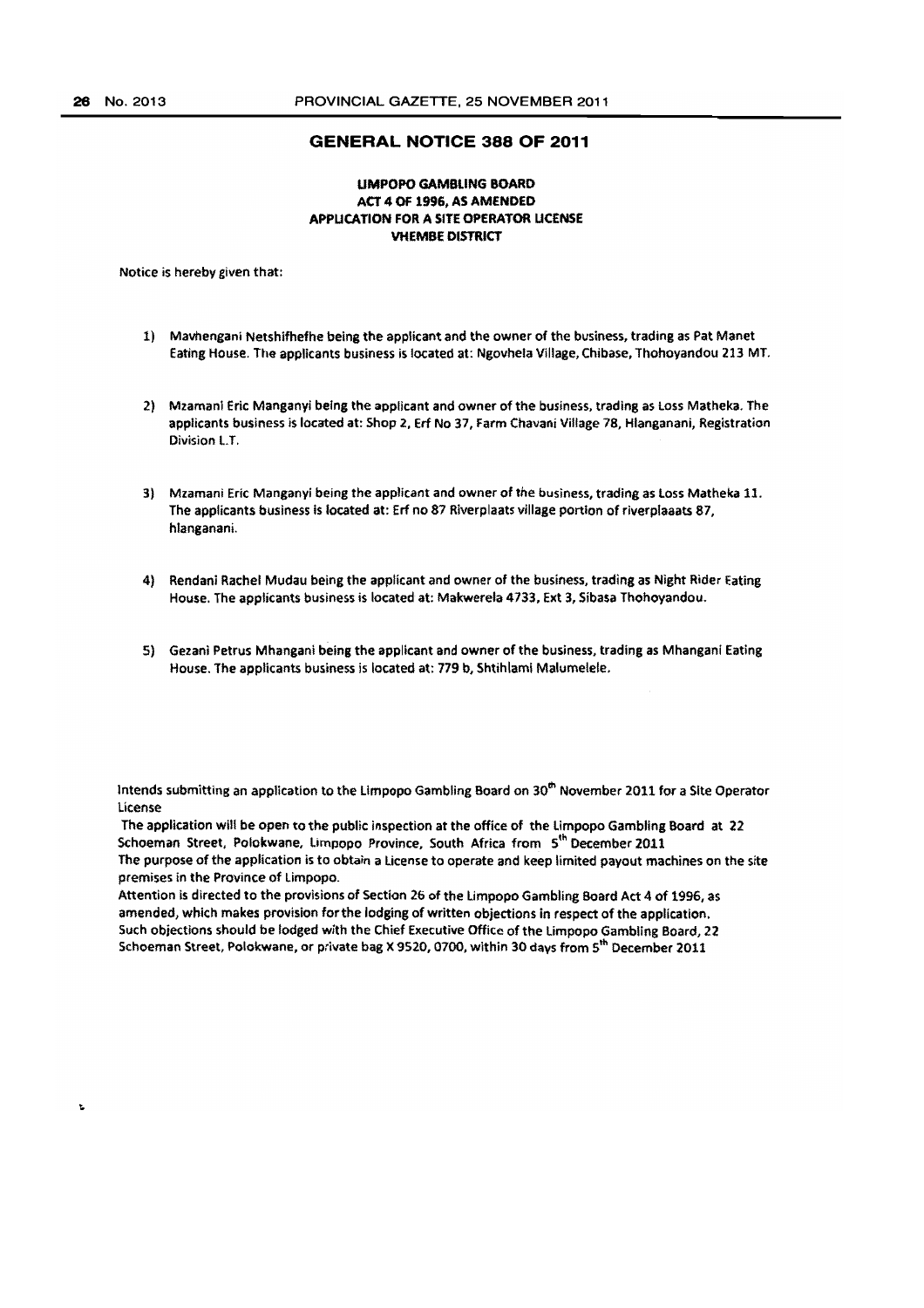#### **GENERAL NOTICE 389 OF 2011**

### UMPOPO GAMBUNG BOARD ACT 4 Of 1996. AS AMENDED APPUCATION FOR A SITE OPERATOR LICENSE WATERBERG DISTRICT

Notice is hereby given that:

 $\Delta$ 

 $\mathbf{r}$ 

1) Izintaba Holiday Resort CC being the applicant Carel Hendrik Buitendag and Magdalena Comelia Buitendag being the owners of the business, trading as Izintaba Holiday Resort. The applicants business is located at: Stand no, Portion 11 farm 384 KR, Naboomspruit.

Intends submitting an application to the Limpopo Gambling Board on 30<sup>th</sup> November 2011 for a Site Operator License

The application will be open to the public inspection at the office of the limpopo Gambling Board at 22 Schoeman Street, Polokwane, Limpopo Province, South Africa from 5<sup>th</sup> December 2011 The purpose of the application is to obtain a license to operate and keep limited payout machines on the site premises in the Province of Limpopo.

Attention is directed to the provisions of Section 26 of the Limpopo Gambling Board Act 4 of 1996, as amended, which makes provision for the lodging of written objections in respect of the application. Such objections should be lodged with the Chief Executive Office of the limpopo Gambling Board, 22 Schoeman Street, Polokwane, or private bag X 9520, 0700, within 30 days from 5<sup>th</sup> December 2011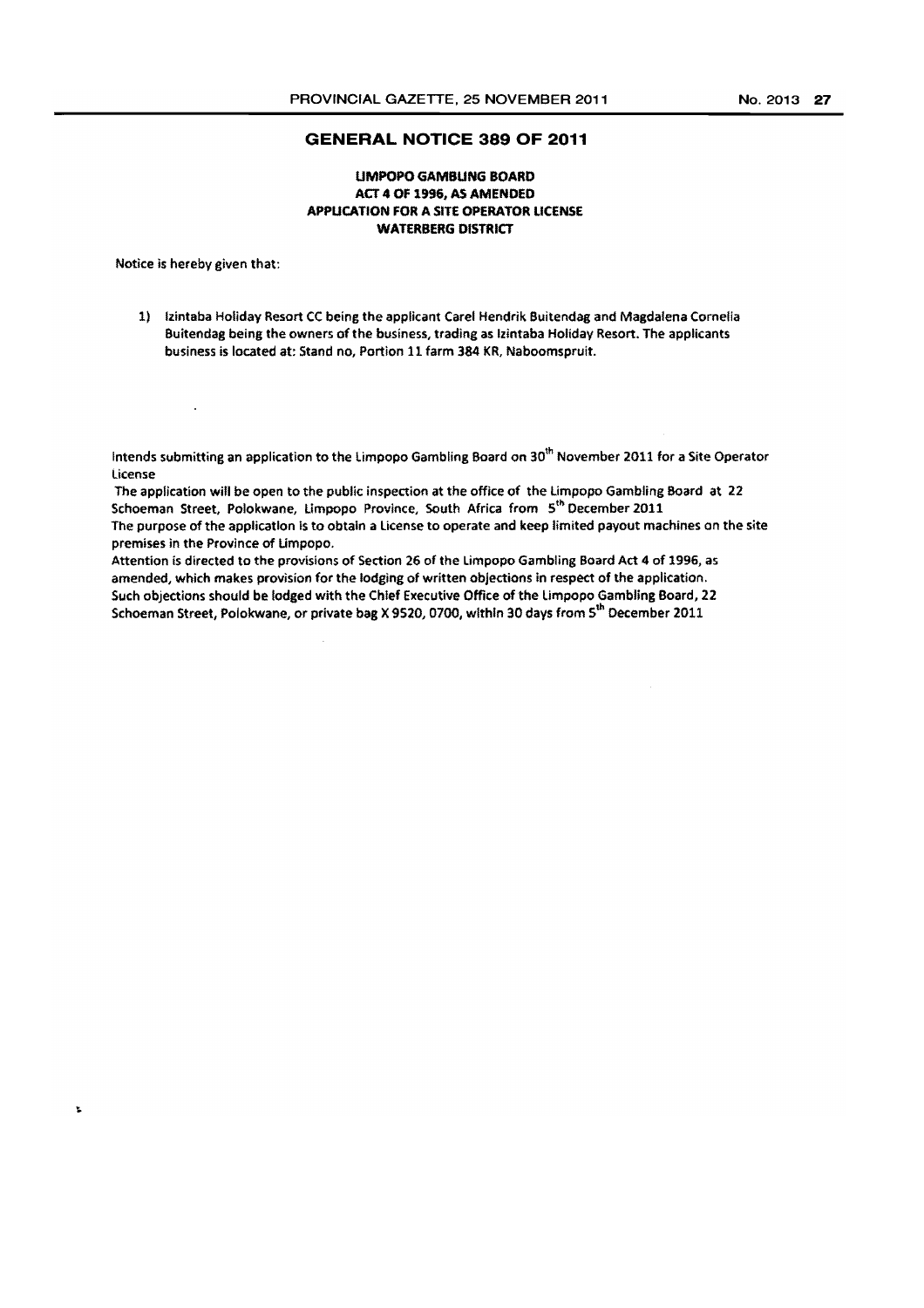# LOCAL AUTHORITY NOTICES PLAASLIKE BESTUURSKENNISGEWINGS

# LOCAL AUTHORITY NOTICE 336

#### POLOKWANE/PERSKEBULT AMENDMENT SCHEME 282 NOTICE OF APPLICATION FOR THE AMENDMENT OF THE POLOKWANEIPERSKEBULT TOWN PLANNING SCHEME, 2007, IN TERMS OF SECTION 66(1) (B) (I) OF THE TOWN PLANNING AND TOWNSHIPS ORDINANCE, 1986 (ORDINANCE NO 15 OF 1986)

I, Charlotte van der Merwe, being the authorized agent of the owner of the erf mentioned below, hereby give notice in terms of section 56(1)(b)(i) of the Town Planning and Townships Ordinance. 1986 (Ordinance No 15 of 1986) that I have applied to the Polokwane Municipality for the amendment of the Town Planning Scheme known as the PolokwanefPerskebult Town Planning Scheme, 2007 to rezone Portion 2 of Erf 927, Pietersburg, situated at 90 Hoog Street, from "Residential 1" to ~Residential 3", as well as for relaxation in terms of Clause 22 of the said Scheme to allow 64 dwelling units per hectare, for the establishment of 9 townhouses.

Particulars of the application will lie for inspection during normal office hours at the office of the Manager: Spatial Planning and Land Use Management, first floor, Civic Centre, landdros Mare Street, Polokwane for a period of 28 days from 16 November 2011.

Objections to or representations in respect of the application must be lodged with or made in writing to the Municipal Manager at the above address or at P O Box 111, Polokwane, 0700 within a period of 28 days from 18 November 2011. ADRESS OF AGENT: KAMEKHO CONSULTING, POBOX 4169, POlOKWANE, 0700

TEL: 0152957382, Fax: 015 295 9693

# PLAASLIKE BESTUURSKENNISGEWING 336

**•** 

#### POLOKWANEIPERSKEBULT WYSIGINGSKEMA 282

#### KENNISGEWlNG VAN DIE AANSOEK OM DIE WYStGING VAN DIE POLOKWANEIPERSKEBULT DORPSBEPLANNINGSKEMA, 2007 INGEVOLGE ARTIKEL 56(1)(B)(I) VAN DIE ORDONNANSIE OP DORPSBEPLANNING EN DORPE, 1986 (ORDONNANSIE NO 15 VAN 1986)

Ek, Charlotte van der Merwe, synde die gemagtigde agent van die eienaar van die ondergenoemde erf, gee hiermee ingevolge artikel 56(1)(b)(i) van die Ordonnansie op Dorpsbeplanning en Dorpe, 1986 (Ordonnansie 15 van 1986) kennis da ons by die Polokwane Munisipaliteit aansoek gedoen het om die wysiging van die Dorpsbeplanningskema bekend as die Polokwane/Perskebult Dorpsbeplanningskema, 2007 deur hersonering van Gedeelte 2 van Erf 927, Pietersburg, geleë te Hoogstraat 90, vanaf "Residensieel 1" na "Residensieel 3", sowel as vir verslapping in terme van Klousule 22 van gemelde Skema om voorsiening te maak vir 64 wooneenhede per hektaar, vir die oprigting van 9 meenthuise.

Besonderhede van die aansoek lê ter insae gedurende kantoorure by die kantoor van die Bestuurder: Ruimtelike Beplanning en Grondgebruikbestuur, eerste vloer, Burgersentrum, Landdros Marestraat, Polokwane vir 'n tydperk van 28 dae vanaf 18 November 2011.

Besware teen of vertoë ten opsigte van die aansoek moet binne 'n tydperk van 28 dae vanaf 18 November 2011 skriftelik by of tot die Munisipale Bestuurder by bovermelde adres of by Posbus 111> Polokwane, 0700 ingedien of geng word. ACRES VAN AGENT: KAMEKHO CONSULTING, POSBUS 4169, POlOKWANE 0700

TEL: 0152957382, Fax: 0152959693

 $\mathbf{r}$ 

18-25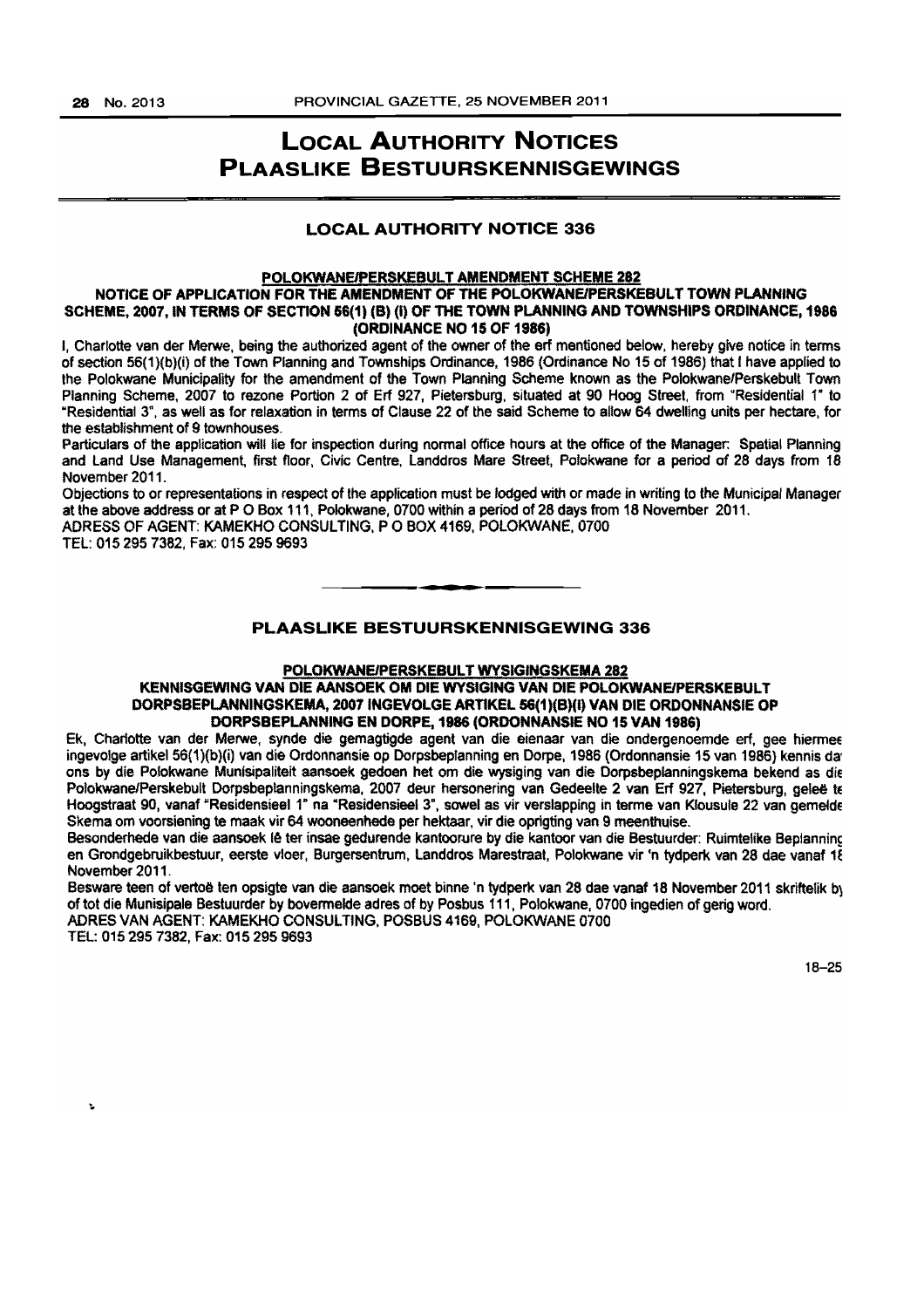# **PLAASLIKE BESTUURSKENNISGEWING 342**

#### MODIMOLLE PLAASLIKE MUNISIPALITEIT WYSIGINGSKEMAS

KENNISGEWING VAN AANSOEK OM WYSIGING VAN DIE DORPBEPLANNINGSKEMA INGEVOLGE ARTIKEL 56(1)(b)(i) VAN DIE ORDONNASIE OP OORPS8EPLANNING EN OORPE, 1986: ORO. 15 VAN 1986.

Ek, NICOLA LUOIK synde die gevolmagde agent van die gereglstreerde eienaars van die vo/gende eiendomme gee hiermee ingevolge Artikel S6(1)(b}(i) van die Ordonnansie op Dorpsbeplanning en Dorpe, 1986, kennis dat ek by die Modimolle Plaaslike Munisipaliteit aanseek gedoen het om die wysiging van die Dorpsbeplanningskema bekend as die Modlmolle land Use Scheme, 2004 deur die hersonering van die eiendomme hieronder beskryf, geleë in die jurisdiksie van die Modimolle Plaaslike Munisipallteit vanaf:

#### MODIMOLLE WYSIGINGSKEMA 246

Erf 395 Phagameng, geleë in Motau Straat, Phagameng, in die Modimolle jurisdiksiearea, vanaf "Residensieel 1" na "Residensieel 3" vir 'n residensiële gebou met selfsorg kamers, onderworpe aan sekere voorwaardes;

#### MODIMOLLE WYSIGINGSKEMA 247

Erf 3231 Nylstroom Uitbreiding 27 geleë in die Koro Creek Golf Landgoed, Modimolle jurisdiksiearea, vanaf "Spesiaal" vir 'n gesondheidsentrum, kliniek, winkels en/of kantore na "Institisioneel" en sulke aanverwante en ondergeskikte gebruike as wat die Munisipaliteit mag goedgekeur met 'n spesiale toestemming, onderworpe aan sekere voorwaardes;

#### MODIMOLLE WVSIGINGSKEMA 248

'n Gedeelte van Gedeelte 9 van die Plaas Goedehoop 83KR, geleë 15km noord van Vaalwater in die jurisdiksle van die Modlmolle Plaaslike Munisipaliteit vanaf "Landbou" na "Spesiaal" vir die vervaardiging van veevoere, aanverwante kantoorgebruike, woonhuise, werkersbehuising en sulke ander aanverwante gebruike met toestemming van die plaaslike munlsipalitelt;

#### MODIMOLlE WVSIGINGSKEMA 249

• Erwe 6272 en 6273 Phagameng Uitbreiding 8, galee Joe Siovo Straat, Phagameng Uitbreiding 8, in die Modimolle jurisdiksiearea, vanaf "Residensieel 1" na "Residensieel 3" teen 'n digtheid van 64 eenhede per hektaar, onderworpe aan sekere voorwaardes;

#### MODIMOLLE WYSIGINGSKEMA 250

• Erwe 128/2959 tot 133/2959 Nylstroom Uitbreiding 24 galee in die Bosveldsig Sekuritietsdorp area Fase 8, Modimolle jurisdiksiearea, vanaf "Residensieel 3" na "Spesiaal" vir 'n verswakte sorg sentrum/ fasilitiet, en/of een wooneenheid en sulke aanverwante en ondergeskikte gebruike as wat deur die Munisipalitiet goedgekeur mag word met 'n spesiale toestemming, onderworpe aan sekere voorwaardes:

Alle dokumente wat met die aansoek verband hou, sal tydens normale kantoorure vir besigtiging beskikbaar wees by die kantore van die Modimolle Plaaslike Munisipaliteit, Die Divisle 8estuurder: Dorpsbeplanning, Grondvloer, Modimolle Munisipale Gebou, Harry Gwala Straat, Modimolle vir 'n tydperk van 28 dae, vanaf 25 November 2011 tot 23 Desember 2011.

Enige persoon wat beswaar wil aanteken of voorleggings wil maak met betrekking tot die aansoeke, moet sodanige beswaar of voorlegging op skrif rig aan Privaatsak X1008, MODIMOLLE 0510 of indien by Die Divisie Bestuurder: Dorpsbeplanning by die bostaande adres, op of voor 23 Desember 2011.

**• •** 

Naam en adres van agent: NICOLA LUDIK, POSBUS 3007, MODIMOLLE, 0510, 076 606 6372.

#### MODIMOllE lOCAL MUNICIPALITY AMENDMENT SCHEMES

NOTICE Of APPLICATION fOR AMENDMENT OF THE TOWN-PLANNING SCHEME IN TERMS OF SECTION 56(1)(b)(i) OF THE TOWN-PLANNING AND TOWNSHIPS ORDINANCE. 1986 (ORDINANCE 15 OF 1985)

I, NICOLA lUDIK being the authorized agent for the registered owners of the following properties hereby give notice in terms of Section 56(1)(b)(i) of the Town plannIng and Townships Ordinance. 1986, (Ordinance 15 of 1986) that I have applied to the Modimolle local Municipality for the amendment of the Town- planning scheme in operation known as the Modimolle Land Use Scheme, 2004 by the rezoning of the properties described below, situated within the jurisdiction of the Modlmolle local Municipality from:

#### MODIMOUE AMENDMENT SCHEME 246:

• En 395 Phagameng. located in Motau Street. Phagameng Modimolle, located In the Modlmolle Area of jurisdiction, from "Residential 1" to "Residential 3", for a residential building with self catering rooms, subject to certain conditions.

#### MODIMOUE AMENDMENT SCHEME 241:

Erf 3231 Nylstroom Extension 27 located in the Koro Creek Golf Estate in the Modimolle area of jurisdiction, from "Special" for a wellness centre, clinic,, shops and/or offices to "Institutional" and such other associated and subservient land uses which the Municipality may approve with special consent, subject to certain conditions.

#### MODlMOllE AMENDMENT SCHEME 248

a Portion of Portion 9 of the Farm Goedehoop 83 KR, situated 15km north of Vaalwater and within the jurisdiction of the Modimolle Local Municipality from "Agriculture" to "Special" for the production of animal feeds, associated office uses, dwelling houses, workers accommodation and such other related uses with the special consent of the local municipality;

#### MOJ)IMOll£ AMENDMENT SCHEME 249:

• Erven 6272 and 6273 Phagameng Ext 8, located in Joe Siovo Street, Phagameng Ext 8, Modimolle, located in the Modimolle Area of jurisdiction, from "Residential 1" to "Residential 3", with a density of 64 units per hectare, subject to certain conditions.

#### MODIMOUE AMENDMENT SCHEME 250-

Erven 128/2959 to 133/2959 Nyistroom Extension 24 located in the Bosveldsig Security Village Phase 8, located in the Modimolle Area of Jurisdiction, from "Residential 3" to "Special", for a frail centre / facility and/or one dwelling unit and such other associated and subservient land uses which the Municipality may approve with special consent, subject to certain conditions.